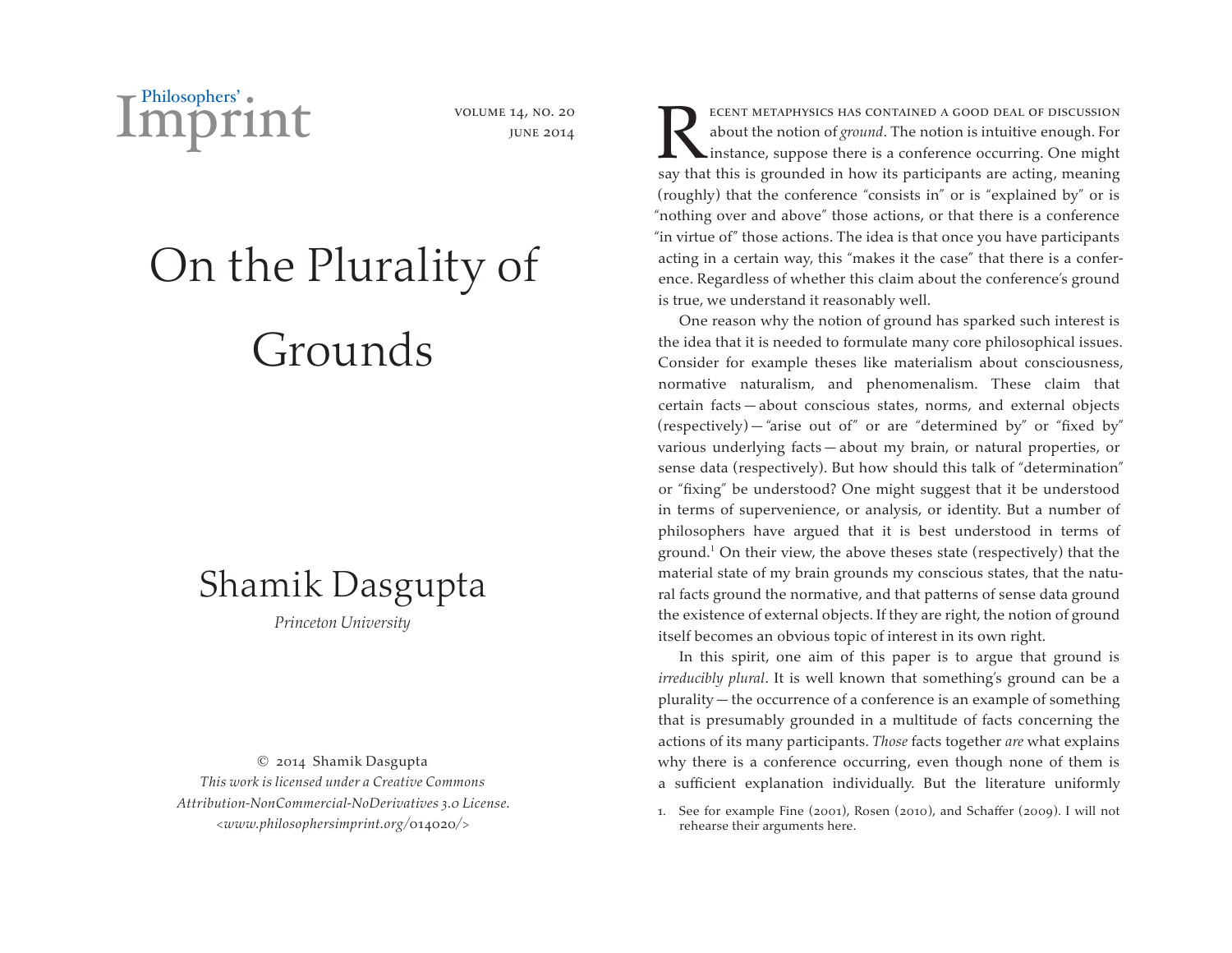assumes that what is grounded must be a single fact. Here I disagree and argue that what is grounded can be a plurality too: there can be cases in which *they*, the members of a plurality, *are* explained in more fundamental terms, even though none of them admits of explanation on its own.

If ground is irreducibly plural, this is important to know. For (as I said) fans of ground are tempted to see much contemporary philosophy as attempting to establish whether facts of one type (say, the natural) are sufficient to ground facts of another (say, the normative). And an obvious strategy of arguing in the negative is to argue that a given fact of the latter type cannot be grounded in facts of the former type. But if ground is irreducibly plural then this form of argument is invalid. For even if one were to successfully argue that there is no natural ground of the fact that I ought not eat meat, it would remain open that the normative facts taken together have a natural ground in which case normative naturalism would be vindicated after all. As we will see, this invalid form of argument may be responsible for certain popular views in metaphysics, in which case it is important that the mistake be exposed.

My claim that ground is irreducibly plural is a claim about the logical form of ground. It is the claim (to be clarified below) that, logically speaking, ground is a binary relation plural in both positions: *they* are grounded in *them*. Of course the limit case is a plurality of one, so it may turn out (as it happens) that in each actual case of ground a single fact is grounded on its own. Still, on my view the claim in each case would strictly speaking remain plural: that *they* (all one of them!) are grounded in *them*.

However, I believe that there are actual examples in which many facts are grounded together. Consider the individualistic facts, facts that concern particular individuals, such as:

*Socrates was wise.* 

*Obama is president.* 

### *This very book (pointing at the book on my table) is interesting.*

I believe that these facts together are (plurally) grounded in purely qualitative facts, even though none of them has a qualitative ground when taken on its own. Or consider facts about the mass-in-kilograms, such as:

*Obama is 75 kgs. My laptop is 2 kgs.* 

*The book is 1/2 kg.* 

I believe that these facts are (plurally) grounded in the mass relationships between things, even though none of them has such a ground when taken alone. Indeed the same goes (I claim) for distance-in-meters, time-in-seconds, preferences-in-utils, and other cases in which there are mathematical values of a given quantity in a given scale. In each case my view is that facts about the mathematical values in a given scale are *plurally* grounded in the underlying, scaleindependent facts (about geometry, time, or preferences respectively).

But I will focus on the case of individuals and mass-in-kilograms in what follows. The result is a *structuralist* view of individuals and kilograms respectively, since an account of any one member of the group is inevitably an account of them all.<sup>2</sup>

Now, each structuralist view implies a strong claim that there is no room to motivate or defend here, namely that the world is fundamentally qualitative (in the first case) and that mass is fundamentally relational (in the second). So I cannot very well argue that ground is plural just by pointing at these examples! And I do not know of uncontroversial examples to appeal to instead.

So the argument will have to be indirect. I will start by arguing for the conditional claim that *if* the world is fundamentally qualitative,

2. 'Structuralism' is a term that is already applied too widely, so I apologize for the further abuse. I will discuss the relation between my views and other views that go by the name as we go along.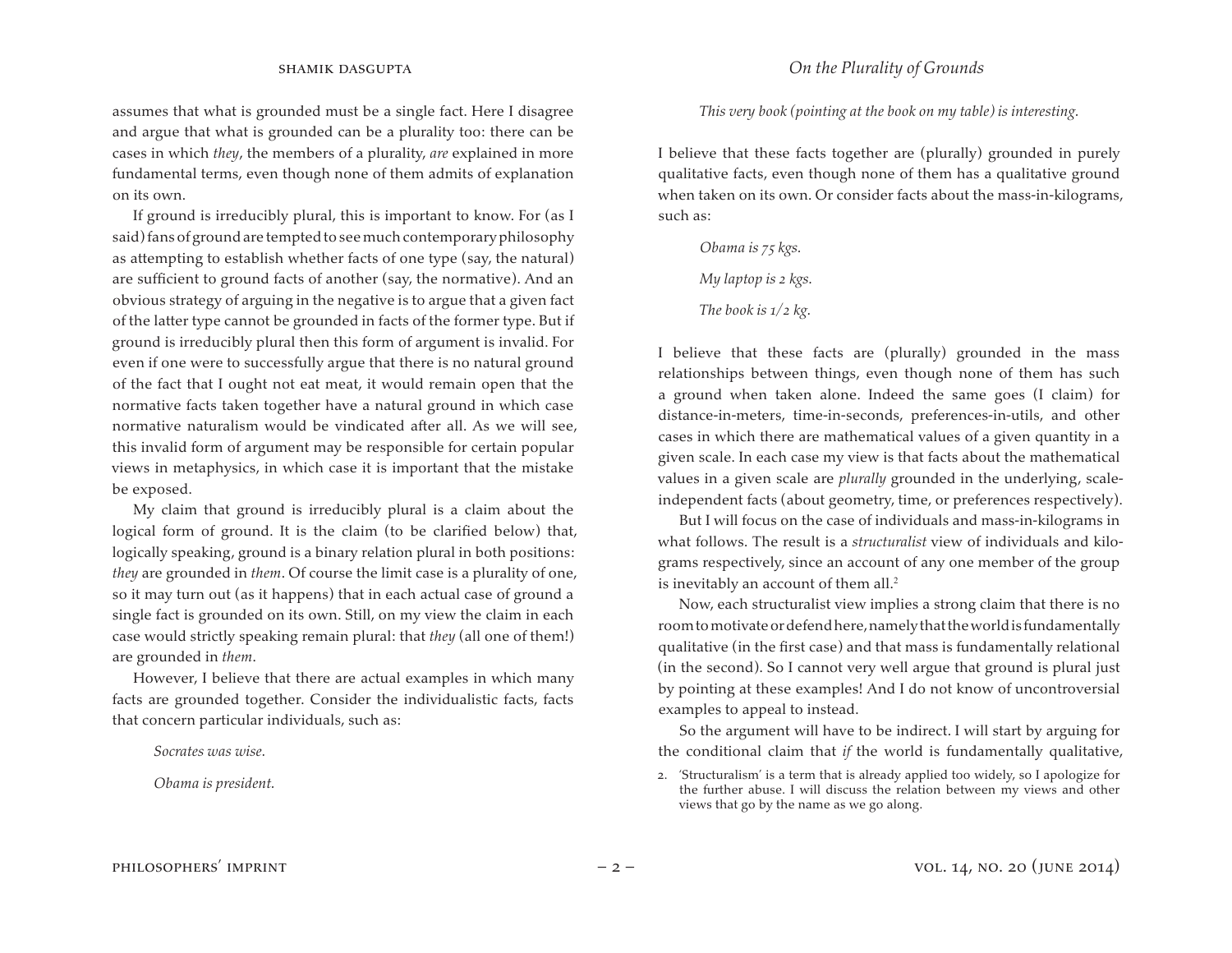*then* the individualistic facts are plurally grounded in the qualitative (sections 2–5). Then I will argue (on the basis of the very same kinds of considerations) that *if* mass if fundamentally relational *then* the kilogram facts are plurally grounded in those mass relationships (sections 6–8). Sections 9–10 then develop each structuralist view and respond to objections. This will not establish that either structuralist thesis is true (since I will have only motivated the conditional claims), but it will suggest that these structuralist hypotheses are coherent and intelligible and worth taking seriously. And so our view about the logical structure of ground should allow for these hypotheses: we should think that ground is irreducibly plural.

Though I only argue for the conditional claims here, I have argued for the antecedent of each conditional in other work.<sup>3</sup> So this paper completes the argument for structuralism in each case. The paper therefore has three distinct topics — the nature of ground, the nature of individuals, and the nature of quantities like mass — but each topic will inform the others.

#### **1 More on Ground**

It is important to clarify the notion of ground at issue. As I use the term, 'ground' is an *explanatory* notion: to say that X grounds Y just is to say that X explains Y, in a particular sense of 'explains'.The earlier example illustrates the particular sense. Imagine you are at a conference, and imagine asking why a conference is occurring. A causal explanation might describe events during the preceding year that led up to the conference: someone thought that a meeting of minds would be valuable, sent invitations, etc. But a different explanation would say what goings-on make the event count as a conference in the first place. Someone in search of this second explanation recognizes that conferences are not *sui generis*, so that there must be some underlying facts about event *in virtue of which* it counts as being a conference,

rather than (say) a football match. Presumably it has something to do with how the participants are acting, for example that some are giving papers, others are commenting, and so on. An answer of this second kind is a statement of what *grounds* the fact that a conference is occurring.

We should distinguish between full and partial explanations. A single conversation might partly explain why a conference is occurring, but does not fully explain it. By 'ground' I mean a full explanation.<sup>4</sup>

What is the logical form of a claim about grounds? Explanations are typically expressed with the sentential operator 'because': it was a conference *because* its participants were acting in certain ways. So one standard view is that the logical form of a claim about ground is:

S because Γ

where S is a sentence, Γ is a list of sentences, and 'because' is read in the metaphysical rather than causal sense. $5$  Informally, the sentences in  $\Gamma$  describe those aspects of the world that together explain its being the case that S. It is important that  $\Gamma$  is a list and not a conjunction: we would like to make sense of the plausible view that conjunctions are grounded in their conjuncts, but if Γ were a conjunction this would collapse into the view that a conjunction is grounded in itself.

Now, this logical form presupposes what I call a *singularist* view of ground, according to which any aspect of the world that admits of explanation can be explained on its own. I will be arguing that singularism is wrong and that sometimes a plurality of aspects taken together can be explained even though none of them can be explained when taken alone. But this *pluralist* view of ground is unintelligible given the above logical form, so the pluralist will instead take the logical form to be:

#### Δ because Γ

5. This logical form is suggested by Fine in his (2001) and (2012).

<sup>3.</sup> I argue that the world is fundamentally qualitative in Dasgupta (2009) and (forthcoming), and that mass and other quantities are fundamentally relational in Dasgupta (2013).

<sup>4.</sup> To be clear, a fact may have more than one full ground. If P and Q both obtain, then P∨Q is (fully) grounded in P, and also in Q.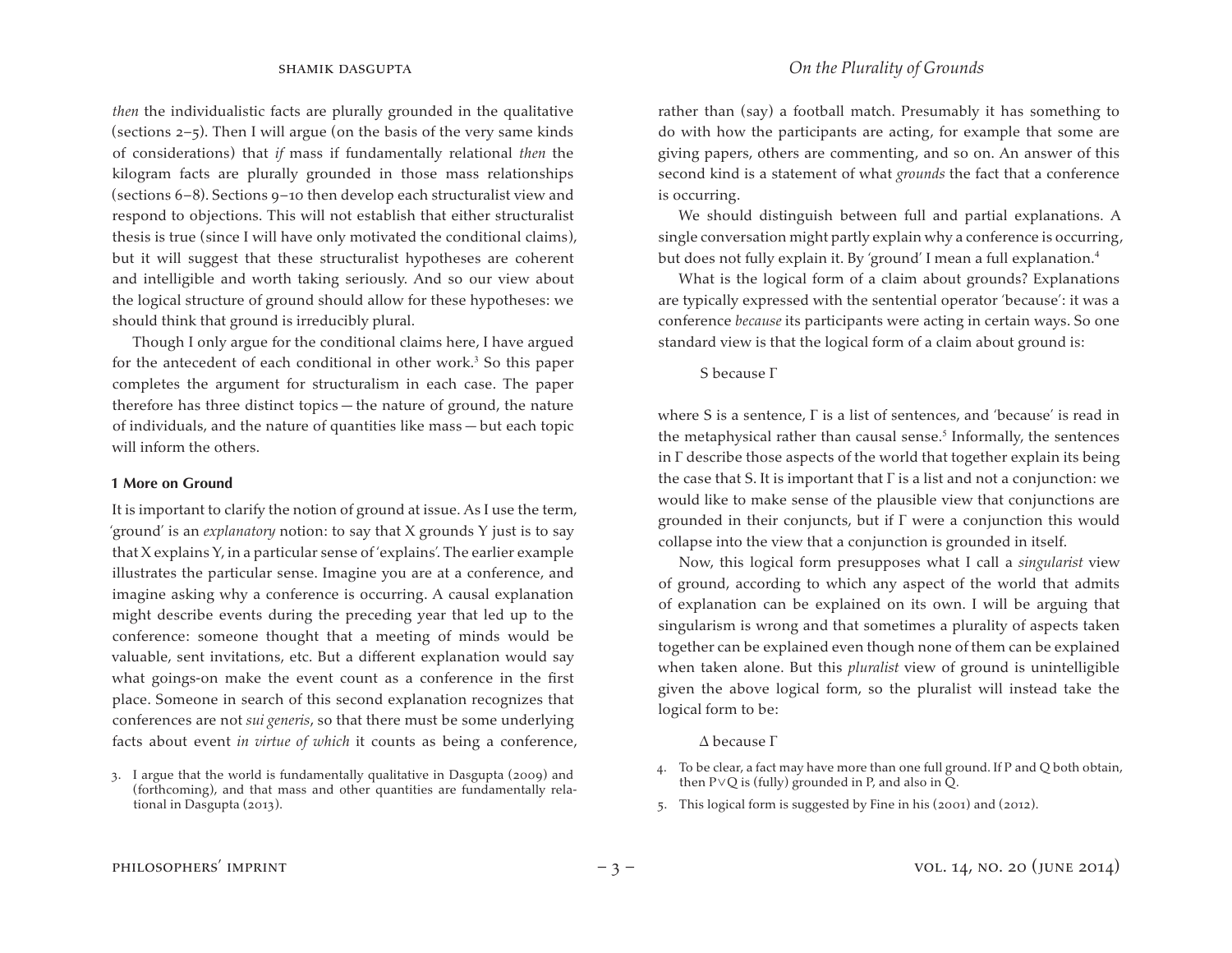where both  $\Gamma$  and  $\Delta$  are lists of sentences.<sup>6</sup> Informally, the aspects of the world described by the sentences in Δ *are* explained, when taken together, by the aspects described by the sentences in  $\Gamma$ , even though there is no presumption that each sentence in  $\Delta$  describes something that can be explained on its own. According to the pluralist, the singularist mischaracterized the logical form by generalizing from special cases in which the number of sentences in  $\Delta$  is one.

My official approach is to treat ground as a sentential connective, but it streamlines prose to treat it as a relational predicate that applies to facts. Since my talk of facts is just a convenient shorthand, there is no need to say much about what facts are; however, I will assume that they are reasonably fine-grained and that logically equivalent facts can be distinct.<sup>7</sup> On this way of talking, a singularist will take the logical form of a grounding claim to be:

Y is grounded in the Xs

where 'Y' is a singular variable and 'the Xs' is a plural variable, both ranging over facts.<sup>8</sup> But the pluralist will instead let Y be a plural variable and replace 'is' with 'are': she says, of the many Ys, that *they are* grounded in the Xs, with no presumption that each Y has a ground on its own.

I make two assumptions about ground. The first is that the grounded is metaphysically necessitated by its grounds. More formally:

If  $\Delta$  because  $\Gamma$ , then it is metaphysically necessary that if ∧Γ then ∧Δ

where ∧X is the conjunction of the sentences in the list X.This principle (or, more precisely, the singularist restriction of it) is endorsed in much

- 6. Both the singularist and the pluralist will likely allow the lists to be infinite.
- 7. Correia (2011) discusses how fine-grained the notion of fact must be in the context of questions of ground.
- 8. This logical form of ground is endorsed by Rosen (2010).

### shamik dasgupta *On the Plurality of Grounds*

of the recent literature on ground.<sup>9</sup> And it has some plausibility: if the event was a conference because of how the participants were acting, then those actions are *what made it the case* that it was a conference, and are that *in virtue of which* it was at conference. But then (the idea is) those actions must be sufficient for the event to have been a conference. To be sure, the principle is controversial and some have argued that it is false.<sup>10</sup> But here I will assume the principle without further discussion.

However I do not assume the reverse scheme, since there can be necessary connections without grounds: it is metaphysically necessary that if Obama exists then 2+2=4, but Obama's existence does not explain why  $2+2=4$ . Nor do I assume that the grounded necessitates its ground, since a disjunction may be grounded in one of its disjuncts without necessitating it.

My second assumption is that all parts of an explanation must be explanatorily relevant: if the Xs ground the Ys and *x* is one of the Xs, then *x* is *explanatorily relevant* to the Ys in the sense that *x* plays at least some role in making it the case that the Ys obtain.<sup>11</sup> This assumption is natural in the case of causal explanation: even if the conference is causally explained by someone's desire to orchestrate a meeting of minds, it is not causally explained by that desire *and the number of electrons in Alpha Centauri*, for the latter is irrelevant to the matter in the sense that it played no role in bringing about the conference. I assume the same for ground: even if the event's being a conference is grounded in various facts about how its participants acted, it is not grounded in those actions *and the number of electrons in Alpha Centauri*, for the

- 9. See for example Fine (2012) and Rosen (2010). For an extended argument in its favor see Trogdon (2013).
- 10. See for example Leuenberger (2013) and Schaffer (2010).
- 11. When I say that  $x$  must be relevant to the Ys, I mean this in the non-distributive sense: I do not assume that *x* must be relevant to each of the Ys individually or even to just one of the Ys. For the root idea is that explanans must be relevant to the explanandum — so the natural extension of that root idea if ground is irreducibly plural is that explanans must be relevant to the (perhaps many) explananda in this non-distributive sense.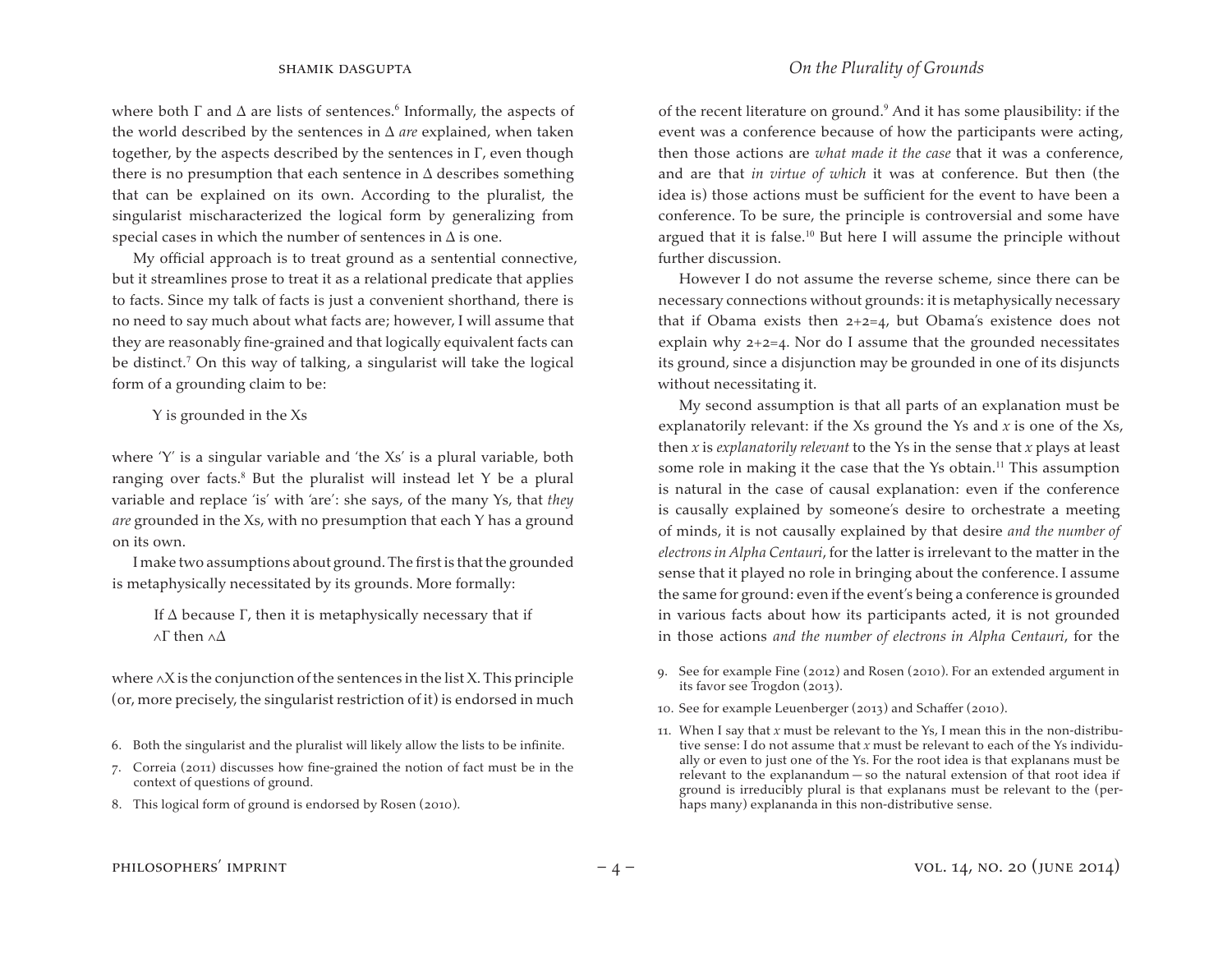latter played no role in making the event count as a conference and so is irrelevant to the matter. This requirement of relevance is widely endorsed; indeed it is one of the central features used to distinguish ground from metaphysical necessitation and logical consequence.<sup>12</sup>

It is important that we do not *define* a fact *x* to be explanatorily relevant to the Ys iff *x* is one of some Xs that ground the Ys, for then my assumption would become a tautology and lose its teeth. This is not the place to discuss whether the notion of relevance can be defined otherwise: here I take it to be another primitive alongside ground.<sup>13</sup> My assumption is therefore a substantive principle linking two distinct notions. The assumption is not beyond doubt, but I will not defend it here.

It is sometimes assumed that ground is transitive.<sup>14</sup> What does this mean? We know what it is for a binary *singular* relation to be transitive, but what about a binary *plural* relation? One can formulate a number of transitivity-like principles, but I will not assume any of them here. Still, it will be useful to speak of the transitive closure of ground on one sense of the term. To this end, let us stipulate that ground is *transitive* iff:

- (i) If the Xs ground the Ys, and the Ys along with the  $Y^*$ s ground the Zs, then the Xs along with the  $Y$ <sup>\*</sup>s ground the Zs, and
- (ii) If the Xs ground the Ys along with the  $Y^*s$ , and the Ys ground the Zs, then the Xs ground the  $Y$ <sup>\*</sup>s along with the Zs.<sup>15</sup>
- 12. This assumption is explicit in Fine (2012) and Rosen (2010), and is central to their respective conceptions of ground. To be clear, if X is explanatorily relevant to Y, this does not imply that every explanation of Y appeals to X. For example, if P and Q both obtain then P∨Q is fully grounded in P, and also fully grounded in Q. So not every explanation of P∨Q appeals to P, but P is explanatorily relevant to P∨Q.
- 13. Fine (2012) argues that ground and relevance cannot be defined in terms of each other.
- 14. Though not always. Rosen (2010) remains agnostic, and Schaffer (2012) and Tahko (2013) have both argued against transitivity. Litland (2013) offers a response to Schaffer's arguments.
- 15. Thanks to Daniel Berntson for help in formulating this principle.

Then call the transitive closure of ground (in this sense of 'transitive') the notion of *derivative ground*.

#### **2 Individualism and Qualitativism**

I now turn to my first conditional claim: that *if* the world is fundamentally qualitative *then* the individualistic facts are plurally grounded in the qualitative facts (sections  $2-5$ ). What is meant by 'individualistic' and 'qualitative'? I will not try to define these terms, but roughly speaking a fact is individualistic iff whether it obtains depends on how things stand with a particular individual (or individuals) and qualitative otherwise.<sup>16</sup> By 'individuals' I mean what in ordinary English we call 'things' — apples, alligators, atoms, and so on. We express individualistic facts with directly referring expressions, *e. g*.

*That (pointing at a particular apple) is juicy.* 

*Obama is the president.* 

These are individualistic because whether they obtain depends on how things stand with that apple and Obama, respectively. And in first-order logic, we regiment our talk of individualist facts with constants, *e. g*.

*a is F a bears R to b a=b* 

where *a* and *b* are individuals. In contrast, examples of qualitative facts include

*Someone is the president.* 

16. More precisely: a fact  $F$  is individualistic iff there are some  $Xs$  such that whether F obtains depends on how things stand with the Xs. But I will continue to use the more readable expression in the text. A complete definition would need to refine the notion of dependence, among other things, but the idea is clear enough for our purposes.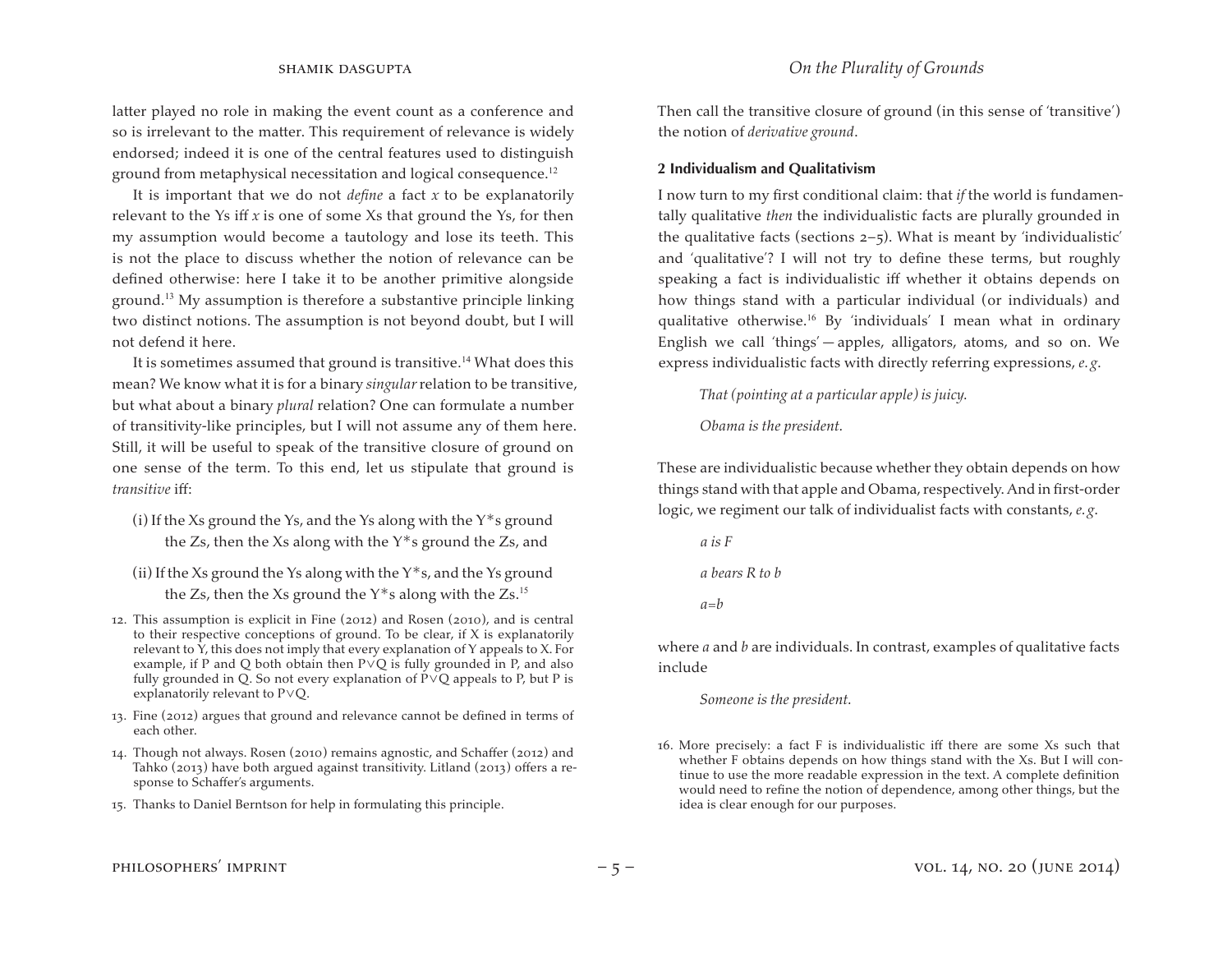*Orange is more similar to red than to blue.* 

*Redness and roundness are co-instantiated.* 

since whether each of these obtain does not depend on how things stand with any particular individual. Perhaps the first depends on there being *some individual or other* who is the president, but it is qualitative because it does not depend on any particular person being the president. We can express some qualitative facts in first-order logic, *e. g*.

 $(\exists x)$ Fx

```
(∃x)(∃y)(Fx & Gy & ~x=y)
```
 $(\forall x)(Fx \supset Gx)$ 

so long as the predicates  $F$  and  $G$  express qualitative properties.<sup>17</sup> But it may be that not all qualitative facts can be so expressed.

One might of course try to define the distinction between individualistic and qualitative facts in more detail, but the intuitive idea glossed here is sufficient for our purposes.

Now, of the qualitative and the individualistic, which are the more fundamental? A natural view is that the most fundamental facts are individualistic facts about how a domain of individuals are propertied and related to one another, and that they are sufficient to ground (or at least derivatively ground) the qualitative facts. Let us call this *individualism*. In contrast, let *qualitativism* be the opposite view that the most fundamental facts are qualitative facts and that they are sufficient to ground (or at least derivatively ground) the individualistic facts. Qualitativists may disagree on what kind of qualitative facts one finds at the bottom level: the traditional bundle theorist says that they concern which monadic, qualitative properties are compresent; other qualitativists think that they are the facts that can be expressed in predicate logic with identity (but no constants); and other qualitativist views are possible too.<sup>18</sup>

Individualism is perhaps the more natural position. Suppose that an individual *x* is both red and round. It follows that something is red and round. But it is natural to think that something is red and round *because x* is red and round, just as the individualist says. However, I favor qualitativism. Very briefly, my reason is that if individualism were true then the individualistic facts of our world would lie beyond our epistemic ken. The idea is that our knowledge of the world is limited to knowledge of its qualitative nature and whatever is grounded in that qualitative nature, and since individualism implies that there are further facts of the matter as to which particular individuals lie behind those qualities it follows that those facts would be unknowable. A reasonable Occamist principle then recommends that we dispense with such epistemically inaccessible facts.<sup>19</sup>

- 18. I motivate a different qualitativist view in Dasgupta (2009) and (forthcoming), which uses the resources of algebraic logic to describe how qualitative properties are "stitched together" to construct qualitative facts. L.A. Paul (2002) and (2012) develops yet another version, based on the idea that qualitative properties are parts of individuals. Hawthorne & Sider (2002) explore a number of different qualitativist views without endorsing them. I have not mentioned views that eliminate individualistic or qualitative facts altogether. This is because the recent interest in ground is largely driven by the idea that the benefits of eliminativist views can be enjoyed by more plausible views about what grounds what.
- 19. Roughly this line of argument can be traced back to Leibniz. I develop it in some detail in Dasgupta (2009) and (forthcoming). Note that there is no epistemic problem for the qualitativist precisely because she thinks that individualistic facts are grounded in qualitative facts and so she denies that they are (in the relevant sense) "further facts" about the world beyond its qualitative nature.

 The epistemic premise — that knowledge is limited to the qualitative and what is grounded in the qualitative  $-$  is controversial (to say the least!) and

<sup>17.</sup> And what is a qualitative property? Roughly, one that does not concern any particular individual. For example, being seated, having a sister, and having two sisters are all qualitative: even if one's having these properties implies the existence of other individuals, they do not concern any particular individual. These contrast with non-qualitative properties such as being Kripke and being Obama's sister, which concern the individuals Kripke and Obama respectively. Obviously this raises the question of what it is for a property to "concern" a given individual, but I will not answer this here (I am not trying to give a reductive definition).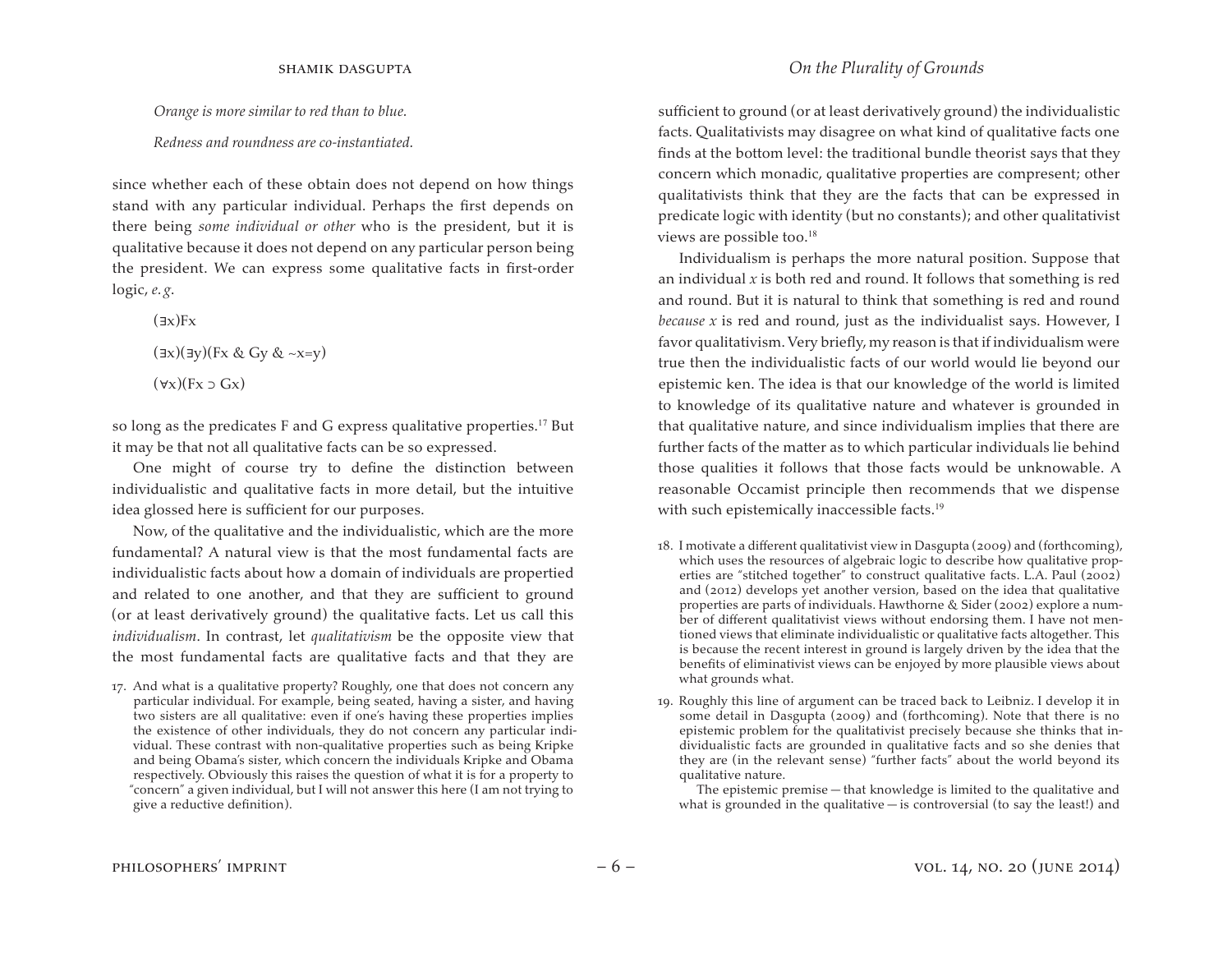However, my aim here is not to argue for qualitativism but instead to argue that *if* qualitativism is true *then* individualistic facts are *plurally*  grounded in the qualitative, not one by one.

Before arguing for this, it is important to ward off two potential misconceptions as to what qualitativism is. The first potential misconception is that qualitativism cannot make sense of situations in which distinct individuals are qualitatively alike. An example of such a situation is the infamous "Max Black" world, a world in which there are just two spheres of iron 2 miles apart that share all their intrinsic qualitative properties (they are exactly the same size, shape, color, etc). Now, it is true that *some* qualitativist views cannot make sense of this situation. If the traditional bundle theory is the view that each sphere is *identical to* the collection of its qualitative properties, then — since (by hypothesis) both spheres have exactly the same such properties — it follows that they are identical, and so there are not two distinct spheres after all.

But as emphasized earlier, there are other qualitativist views. One is that the underlying qualitative facts are those expressed by predicate logic with identity (but no constants), in which case there is no difficulty describing such a situation with something like the following:

(∃x)(∃y)(Fx & Fy & x is 2 miles from y & ~x=y)

where F expresses the complete intrinsic qualitative nature of each sphere. And the qualitativist view I develop in Dasgupta (2009) can also make sense of such situations. In any event, the potential misconception to ward off is the idea that qualitativism *per se* rules out such situations — it does not, even if some versions of it do.<sup>20</sup>

The second potential misconception to ward off is the idea that qualitativism is just anti-haecceitism (and likewise that individualism just is haecceitism). This is a mistake. For anti-haecceitism (at least as characterized in the recent literature) is a *modal* thesis, a thesis to the effect that there can be no difference in the way the world is individualistically without a qualitative difference. Admittedly, the term 'anti-haecceitism' has been used for a number of related modal claims, some expressed with modal operators and others with quantification over worlds.<sup>21</sup> But they are all modal claims, not grounding claims, and so none of them imply qualitativism for the reason that a necessary connection does not imply a connection of ground: as I said in section 1, if the Xs necessitate Y, this does not imply that the Xs ground Y. Of course it follows from my assumption that the grounded is necessitated by its grounds that qualitativism implies anti-haecceitism (in at least

### shamik dasgupta *On the Plurality of Grounds*

deserves more discussion than I can give it here. But, just to be clear, it does not (without other assumptions) rule out *de re* or first-personal knowledge, and it does not say that we acquire such knowledge by deriving it from qualitative knowledge. It "just" says that whatever is known in those cases must ultimately have a qualitative ground.

<sup>20.</sup> Thus qualitativism *per se* does not imply the Principle of the Identity of Indiscernibles (PII), the principle that indiscernible things are identical. This principle comes in a variety of different flavors depending on which notion of 'discernibility' is in use. Objects *x* and *y* are *absolutely discernible* (roughly speaking) iff there is a monadic qualitative property that *x* has and *y* does not. And objects *x* and *y* are *weakly discernible* (again, roughly speaking) iff *x*  and *y* stand in an irreflexive relation to one another. (These notions of discernibility were clarified and brought to bear on issues in the philosophy of physics by Saunders [2003].)The two spheres in the Max Black world are absolutely indiscernible since they share all their monadic qualitative properties, both intrinsic (*e. g*. being brown) and relational (*e. g*. being 2 miles from an iron sphere). But they are weakly discernible since they each stand in the irreflexive qualitative relation of *being 2 miles from* with something. The point in the text (then) is that qualitativism does not imply the PII stated with the notion of absolute discernibility. Nor, we can now add, does it imply the PII stated with the notion of weak discernibility. For even if every qualitative relation that the two spheres stand in is one that each sphere stands in to itself, it remains the case that such a situation could be expressed in predicate logic with identity (but no constants).

<sup>21.</sup> Lewis (1986, chapter  $\phi$ ) characterized anti-haecceitism as the view that any two possible worlds that agree qualitatively agree about what they represent *de re* of any given individual. Others (for example, Pooley [2005]) characterize it as the view that possible worlds that agree qualitatively are identical. Yet others (including Skow [2008]) characterize it with modal operators.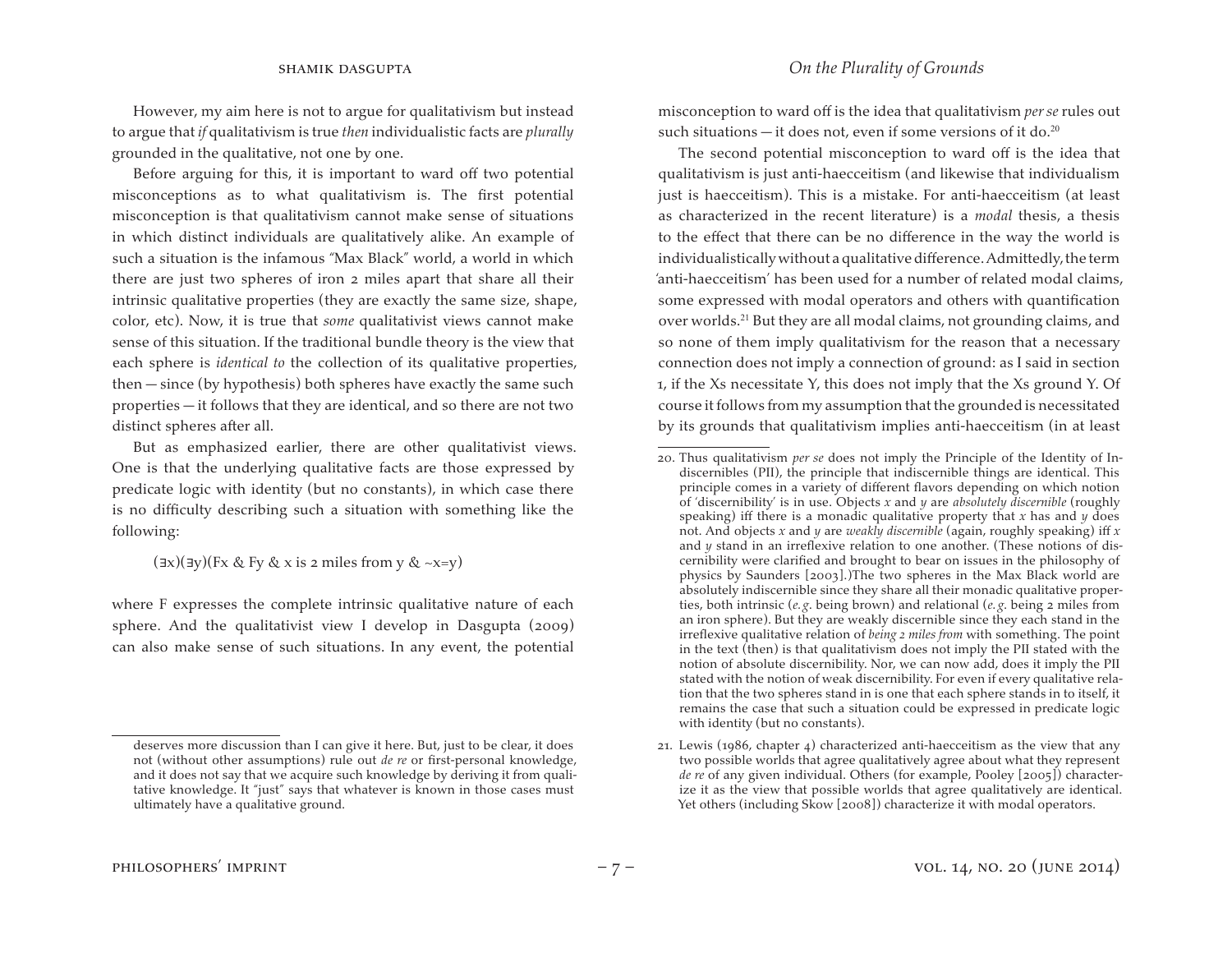one of its characterizations). So if you are an anti-haecceitist this might be because you are a qualitativist. But it might instead be because you are an individualist who holds independent views about the workings of *de re* modality that imply anti-haecceitism.

I believe this latter position was Lewis'. He was an anti-haecceitist (in at least one of its guises), but was he a qualitativist? I suspect not. This is not altogether clear since he never wrote explicitly in terms of ground. But someone with qualitativist inclinations (regardless of whether they speak in terms of ground) would be likely to endorse the traditional bundle theory or develop some other theory of what the underlying qualitative facts are like, and Lewis never did this. Indeed he had the perfect opportunity to offer such a theory when telling us what a possible world is in Chapter 1 of *On the Plurality of Worlds*, where he could have said that a possible world is some kind of collection of qualitative universals. But instead he tells us that it is a mereological sum of *individuals*. So while Lewis is an anti-haecceitist, I see no evidence that he was a qualitativist. In my view his anti-haecceitism is best understood as following from his views about the nature of *de re*  modality, not his views about nature of individuals.

So qualitativism is an explanatory (and not a mere modal) claim. And like any explanatory claim, it faces the challenge of showing that the explanantia really are sufficient to *explain* the explananda — in this case that the fundamental qualitative facts really are sufficient to explain the individualistic facts. The anti-haecceitist faces no such challenge since she only asserts a *modal* connection and not an explanatory connection. But for the qualitativist, meeting the challenge is crucial: if she cannot meet it, she would have to endorse an eliminativism about individualistic facts and claim that there are no such things! Insofar as this is an intolerable consequence, meeting the challenge is crucial for the success of qualitativism.

It is this challenge that I take up here. My thesis is that the qualitativist does indeed face significant difficulties in meeting this challenge *if* she tries to ground each individualistic fact one by one, but that these problems dissolve if she grounds them plurally.

#### **3 Finding Obama in a Qualitative World**

To see why, recall that the qualitativist says that individualistic facts are *derivatively grounded* in the qualitative nature of the world. This implies that there is a non-empty set S of individualistic facts that are *grounded*, and not just derivatively grounded, in the qualitative.<sup>22</sup> It will help to work with an example, so let us suppose (without loss of generality) that S contains the fact that Barack Obama exists. My opponent thinks that this fact when taken alone is grounded in some set Q of qualitative facts. But what could Q possibly be? I will argue that any candidate set Q that *necessitates* Obama's existence contains *irrelevant* facts; or, contrapositively, that if Q is restricted to facts that are *relevant* to his existence then it will *not necessitate* his existence. So my two assumptions — that a ground must both necessitate and be relevant to what it grounds — pull in opposite directions and cannot be jointly satisfied. Then I will show that these problems dissolve if we plurally ground all the facts in S together.

Let us start by trying to construct a candidate set Q. We might start with facts concerning the existence of something with just a few of Obama's qualitative properties, such as being born on a small island and being well educated. But this would clearly not be sufficient to ground Obama's existence since it is possible for someone to have those qualities and yet for Obama not to exist.

So let us try adding to Q more facts about Obama's qualitative nature. To this end, let R be a bounded region of space-time containing Obama, perhaps the region filled by the entire history of our solar system. And let  $Q_p$  be the set of facts characterizing the entire intrinsic nature of R in its most fundamental qualitative respects. Does  $Q_p$ ground Obama's existence? No, because it does not necessitate his existence. For it is possible for there to be a region of space-time R\* disjoint from R which agrees intrinsically with R in all its most fundamental qualitative respects  $-i.e.$  in which all the facts in  $Q_p$ 

<sup>22.</sup> If ground is transitive then S is the set of all individualistic facts, while if it is not then it may be a proper subset; but for our purposes all that matters is that S is not empty.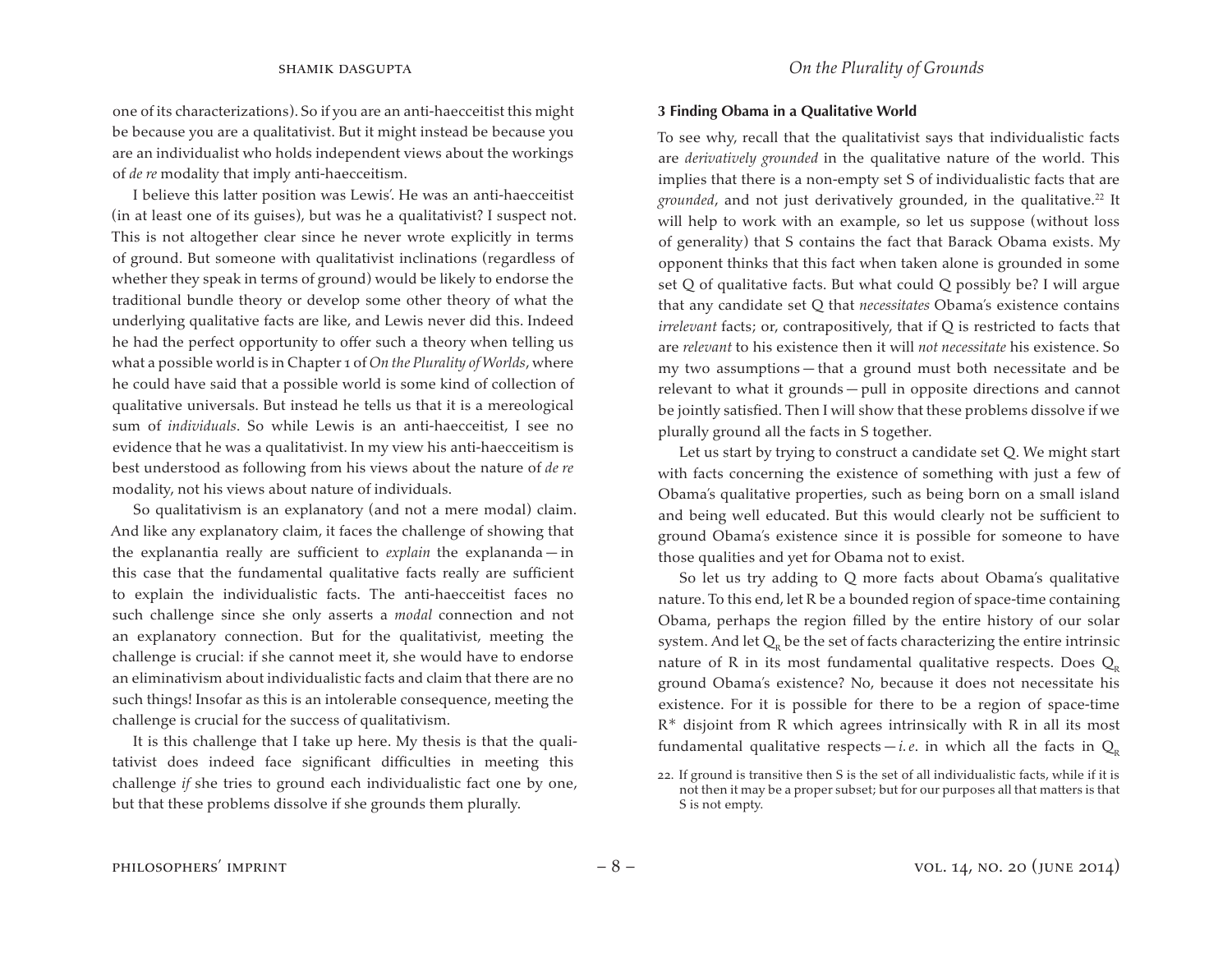obtain — but which contains different individuals. It might help to imagine (though this is not crucial to the argument) that  $R^*$  is spatiotemporally far removed from R. Moreover it is possible for there to be such a region  $R^*$  and yet for R to differ in such a way that Obama never existed: perhaps all we need to suppose is that his parents never met. Since all the facts in  $Q_{R}$  would obtain in this possibility, it follows that  $Q_{R}$  does not necessitate Obama's existence and hence does not ground his existence either.

The possibility I describe here is not controversial. It is uncontroversial that in Moscow there could be an intrinsic duplicate of my laptop — call it *l*. And it is uncontroversial that *l* could exist unchanged even if my laptop differed in some intrinsic respect (perhaps it lost a key). I am just making an analogous modal claim about the spatio-temporal region R.

This is not to deny that there are facts about the nature of R that could explain his existence. Essentialists about origins might explain his existence by the fact that a particular sperm fertilized a particular egg within R. Others might explain his existence in terms of some particular fundamental particles in R that compose him. I have no objection to these explanations, but they are not available to the qualitativist since they both appeal to individualistic facts. What the above argument shows is that nothing about the *qualitative* nature of R could ground Obama's existence.<sup>23</sup>

What then must be added to  $Q<sub>R</sub>$ ? It is no use adding a fact that is necessitated by  $Q<sub>R</sub>$  itself, such as generalizations that are grounded in  $Q_{R}$ , for the resulting set would still not necessitate Obama's existence (if it did, then  $Q_{R}$  would necessitate his existence on its own). But  $Q_{R}$ was a complete characterization of the intrinsic nature of our entire solar system in its most fundamental qualitative respects. So to necessitate Obama's existence we must add facts about the qualitative nature of the cosmos outside our solar system. We might for example add facts concerning the qualitative nature of some region in Alpha Centauri. But the problem is that even if the resulting set necessitates Obama's existence, those goings-on in Alpha Centauri seem *irrelevant*  when it comes to explaining his existence. Surely what happens in Alpha Centauri plays no role in making it the case that *Obama* exists. To see this, suppose you succeeded in explaining why *someone* with a certain qualitative profile exists, and I then asked, 'Yes, but in virtue of what is he *Obama*?' If you then started talking about Alpha Centauri, I would likely assume that you had misunderstood the question since your answer would be too bizarre to take seriously! Remember, the kind of explanation at issue here is metaphysical, not causal. Facts about the goings on in distant regions of spacetime might be relevant to a *causal* explanation of how heavy elements came into existence and therefore what caused Obama to exist. But we are asking for a *grounding*  explanation of Obama's existence and it is almost inconceivable that the correct answer could include the goings on outside our solar system.

My premise is that these facts about the universe outside R are irrelevant to the matter.<sup>24</sup> I will support the premise in section 4 below, but it is very plausible. For recall how natural it would be to explain Obama's existence in terms of facts about the particular fundamental particles that compose him, or the fact that a particular sperm fertilized a particular egg. This explanation is not available to the qualitativist, but the fact that it is so natural shows that we take facts about goingson outside our solar system to have nothing to do with the matter. If one resists my premise, one resists a very plausible starting point.<sup>25</sup>

25. To be clear, one might ask two questions here. First, *if qualitativism is true*, are facts about Alpha Centauri relevant to explaining Obama's existence? And

<sup>23.</sup> One might think that the solution is to qualitatively ground those individualistic facts about the particles or the egg and sperm. But exactly the same problems will recur. This is just to say that the current argument does not depend on my decision to discuss the fact that Obama exists and will apply to other individuals too.

<sup>24.</sup> By facts "about" the universe outside R I include specific facts about particular regions, for example about particular electrons in Alpha Centauri. But I also include general facts such as that every region outside R has certain characteristics. The inclusion of the latter makes sense because they will (plausibly) be grounded in the former, so that if Obama's existence is grounded in the latter it will be derivatively grounded in the former. So, if the former are objectionable in an explanation of Obama's existence, then so too are the latter.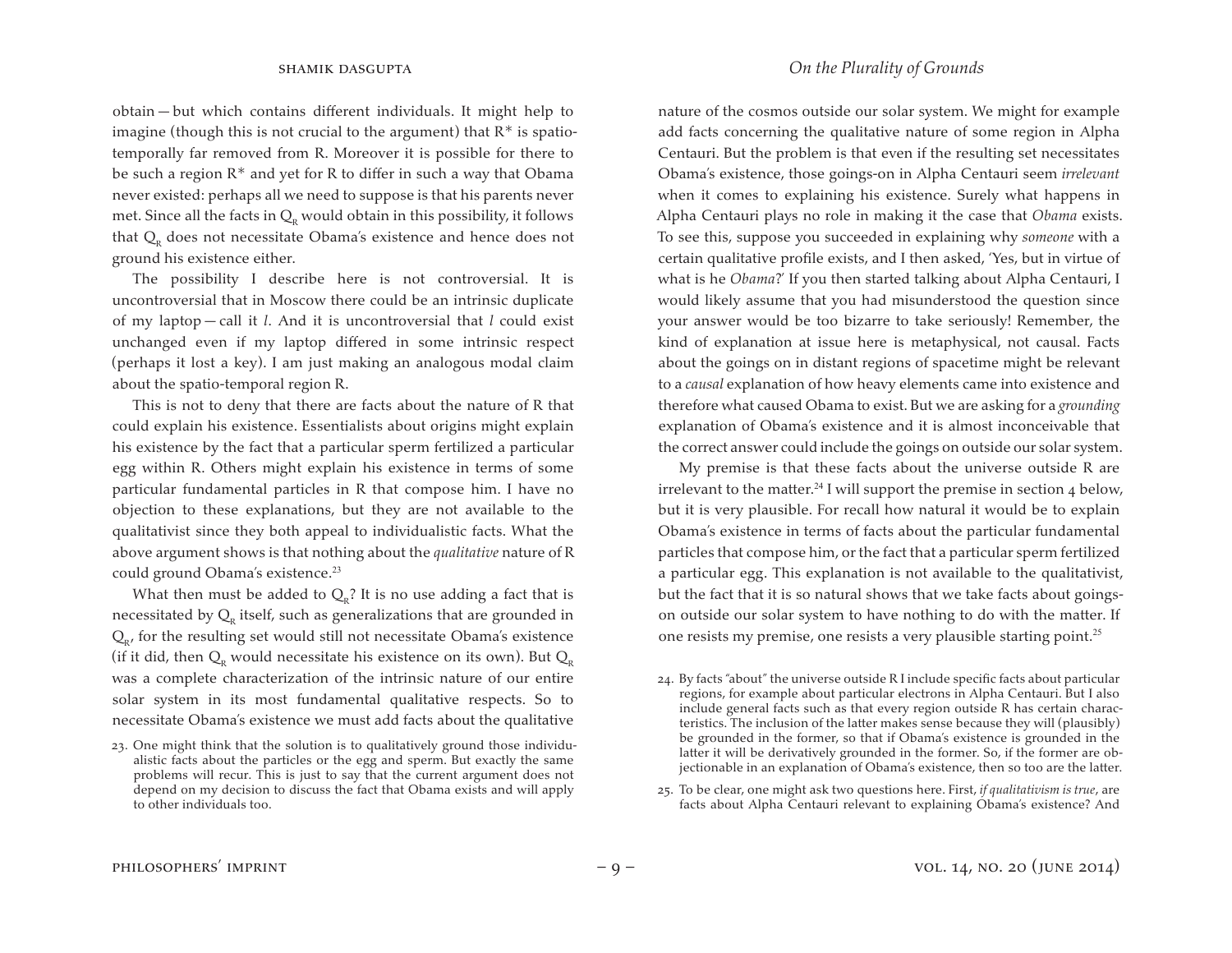I granted for the sake of argument that adding facts about Alpha Centauri to  $Q_{R}$  would result in a set that necessitates Obama's existence, but this was too concessive. Our previous argument that  $Q<sub>R</sub>$  does not necessitate his existence made very few assumptions about R, so incrementally enlarging R does not address the underlying problem. So is there *any* set of qualitative facts that necessitates his existence? The most plausible suggestion is a complete qualitative specification of the entire cosmos, plus a "totality fact" to the effect that they are all the qualitative facts there are. Call this set  $Q_{T}$ . Does  $Q<sub>r</sub>$  necessitate Obama's existence? I do not have a firm intuition either way so I am happy to concede that it does. Indeed since  $Q<sub>r</sub>$  contains the totality fact our above argument cannot be used to show that it does not. Moreover, we are arguing that *if* qualitativism is true *then*  the individualistic facts are plurally grounded in the qualitative, and it follows from qualitativism (and our assumption that the grounded is necessitated by its grounds) that the qualitative facts necessitate any given individualistic fact. So denying that  $Q<sub>r</sub>$  necessitates Obama's existence is not dialectically available here. So  $Q_r$  appears to be the best candidate for a set of qualitative facts that necessitates Obama's existence. But of course  $Q<sub>r</sub>$  contains facts about the qualitative goingson in all corners of the entire cosmos, and most of those goings-on are irrelevant to an explanation of why *Obama* exists.

That is the basic idea: in attempting to find a qualitative ground that plausibly *necessitates* Obama's existence, we are forced to include facts that are *irrelevant* to the matter. Or put the other way: in zeroing in on the facts that are *relevant* to an explanation of his existence, we find that they no longer *necessitate* his existence. The above is an argument-scheme that can be filled in for different values of R: if you think (as I do) that the qualitative goings-on in Jupiter are explanatorily irrelevant to Obama's existence, you could take R to be a region that includes our planet and not much else and the argument would go through just the same.

The argument has nothing to do with whether Obama is "discernible" from other things in the contemporary meanings of that term. For example, it has nothing to do with whether there is a (perhaps complex, highly relational) qualitative property that only he instantiates. For even if there is such a property the question remains whether its instantiation *explains* Obama's existence, and the argument is that there are constraints on explanation (necessitation and relevance) that suggest not.<sup>26</sup>

I said that these problems dissolve if we plurally ground individualistic facts in qualitative facts. How so? One simple proposal is to let  $I<sub>r</sub>$  be the set of all individualistic facts and let (as before)  $Q_r$  be the set of all qualitative facts, and say that the members of  $I<sub>T</sub>$  are (plurally) grounded in the members of  $Q<sub>T</sub>$  even though no member of  $I_T$  is grounded in any subset of  $Q_T$ . This a *structuralist* view of individuals, since it implies that an account of any one individual is inevitably an account of them all. But that is just one proposal and there are many details to argue about. Some might argue that the qualitative ground should include only certain kinds of qualitative facts such as existential generalizations or facts about how properties are bundled together. Others might insist that only a proper subset S of individualistic facts (*e. g*. facts about the fundamental particles) are plurally grounded in the qualitative and that other individualistic facts are grounded singularly in some members of S. Still others might want to say that structuralism is not just true but necessarily true. But these are in-house arguments between theorists all of whom deserve to be called structuralists. Since the differences between their views will not matter here, I will focus on the simple proposal described above.

second, *regardless of whether qualitativism is true*, are facts about Alpha Centauri relevant? I think the answer to both questions is clearly 'No.'

<sup>26.</sup> There is an extensive recent literature on the question of whether various individuals are discernible from one another in the absolute or weak sense defined in footnote 20. For example see Ladyman & Ross (2007) and references therein. These questions about discernibility are interesting, but (as I said in section 2) they are not ours. I discuss the relation between qualitativism and these other views about discernibility in Dasgupta (2011).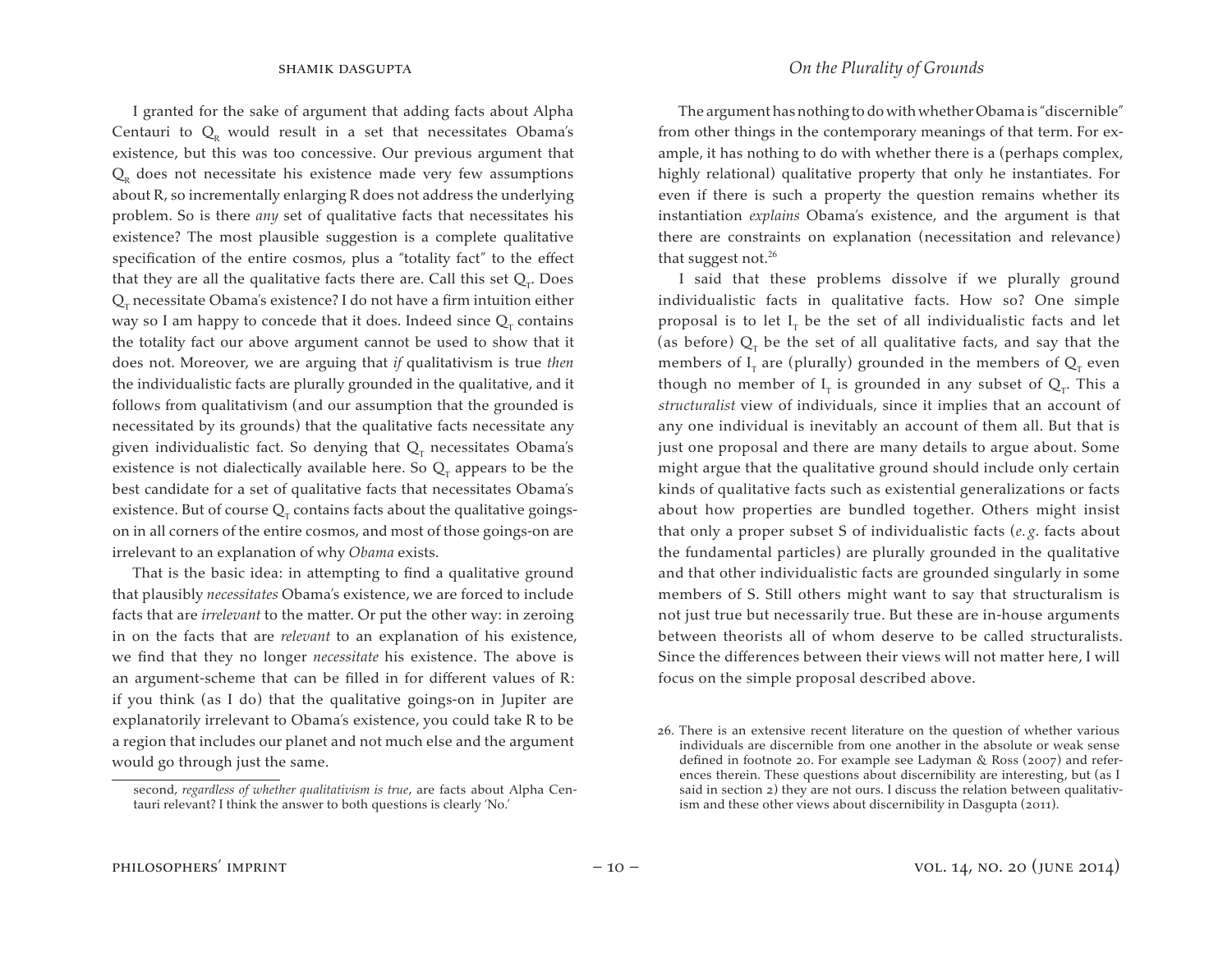A chief advantage of structuralism is that it avoids the difficulties we faced when trying to ground Obama's existence on its own. For one thing,  $Q_r$  contains no irrelevancies when it comes to explaining the members of  $\boldsymbol{\mathrm{I}}_{\text{r}}$  together. To be sure,  $\boldsymbol{\mathrm{Q}}_{\text{r}}$  does contain irrelevancies when explaining Obama's existence on its own, such as qualitative facts about electrons in Alpha Centauri. But since  $\mathrm{I}_\mathrm{r}$  contains individualistic facts about those very electrons the qualitative facts about them would appear to be perfectly relevant when explaining  ${\rm I}_{{\rm T}}$ 's members! And as we saw earlier (when discussing the idea that  $Q<sub>r</sub>$  grounds Obama's existence) it is not implausible that  $Q_T$  necessitates all the individualistic facts  $\text{I}_\text{r}$ . (Moreover, as we also saw, if one denies that  $\text{Q}_\text{r}$ necessitates  $\mathbf{I}_{\rm r}$  then one denies qualitativisim, and here I am attempting to establish that *if* qualitativism is true *then* the individualistic facts are plurally grounded in the qualitative.) The problems we faced when trying to ground Obama's existence on its own therefore dissolve when we instead ground individualistic facts plurally.

None of this implies that structuralism is the best form of qualitativism, since structuralism may suffer from problems of its own. Still, it is evidence in its favor.

Of course if structuralism is true then there is *a sense* in which the members of  $Q_r$  "give rise to" Obama's existence, even if they do not ground it. More precisely, let us say that some facts Γ *account for* a fact Y iff there are some facts  $\Delta$  such that  $\Delta$  are (plurally) grounded in  $\Gamma$ and Y is a logical consequence of  $\Delta$ . Then structuralism implies that  $Q<sub>r</sub>$  accounts for Obama's existence. But 'accounts for' is not a purely explanatory notion — at least, not if (as I am assuming) relevance is required for explanation — since relevance is not preserved under logical consequence. If the question is what the members of  $Q_r$  *explain*, the structuralist says that they explain the members  $\boldsymbol{\mathrm{I}}_{_{\mathop{\mathrm{T}}}}$  together but not individually. Distinguishing between ground and accounting is not splitting hairs: as I said in section 1, the requirement of relevance is one of the central features used to distinguish ground from related notions such as metaphysical necessitation and logical consequence. Indeed identifying the explanatorily relevant facts responsible for

producing this or that aspect of the world is arguably the *raison d'etre*  of the notion of ground.

Can the virtues of structuralism mentioned above be replicated without taking ground to be plural? One might try using conjunctions in place of plurals. For the conjunction of all members of  $I_T-$  call this conjunction  $\wedge I$ <sub>T</sub> — is (like any conjunction) grounded in its conjuncts. The structuralist then says that those conjuncts of  $\wedge I_{\textrm{\tiny T}}$ are (plurally) grounded in the members of  $\mathsf{Q}_\textsc{t}$ . It follows that  $\wedge \mathsf{I}_\textsc{t}$  is derivatively grounded in  $Q_T$ . One might then try replicating the virtues of structuralism without taking ground to be irreducibly plural by proposing that  $\wedge {\rm I}_{_{\rm T}}$  is grounded directly in  ${\rm Q}_{_{\rm T}}$  without the detour through its conjuncts. This view shares the virtues mentioned above, but it is untenable. For even if ∧I<sub>r</sub> is grounded directly in  $\mathrm{Q}_{_{\texttt{I}'}}$  it must also be grounded in its conjuncts (on pain of denying the evident truth that conjunctions are grounded in their conjuncts). And what then of those conjuncts? We cannot say of any conjunct that it is grounded qualitatively (on pain of falling foul of the arguments just given). And we cannot say that they are each grounded in the conjunction (on pain of moving in too tight a circle). So it looks like they must (on this view) be groundless. The result is that ∧I<sub>r</sub> is radically overdetermined: it is grounded in its conjuncts, and it is also grounded in  $Q_{\tau}$ , even though the conjuncts are not grounded in the members of  $Q_T$  or *vice versa*. This is not an explanatory thesis that should be taken at all seriously.

#### **4 Cosmic Explanations**

Above, I appealed to the premise that qualitative goings-on outside our solar system are irrelevant to an explanation of Obama's existence. I said earlier why I find the premise plausible, but it might be resisted. Indeed a qualitativist wedded to singularism about ground might take the moral of the argument to be that those qualitative facts about far flung areas of the cosmos are relevant to Obama's existence after all. So let me support the premise with some argument.

Well, there is of course no *knock-down* argument to be had. We are engaged in an inference to the best explanation, so the aim is to show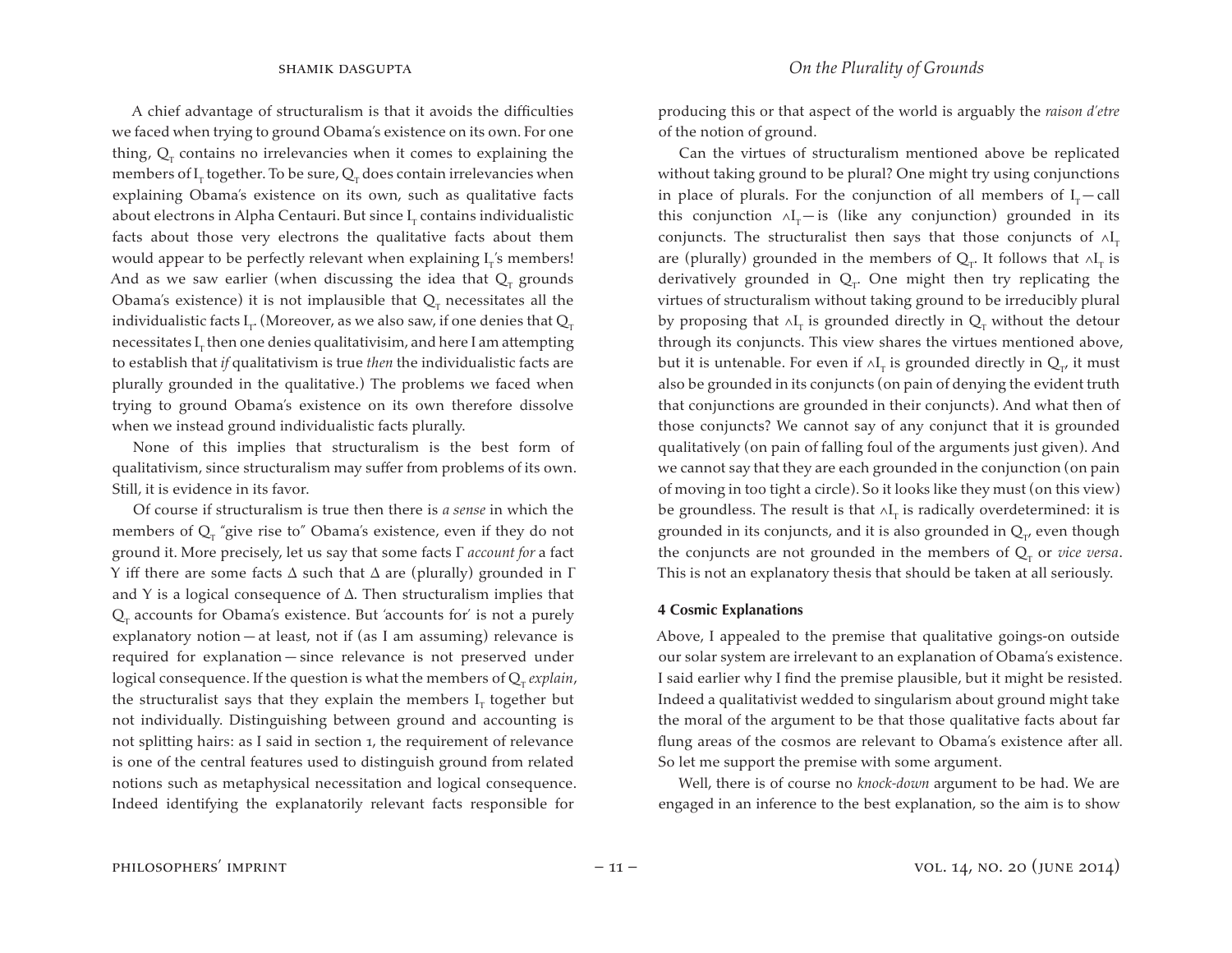that the structuralist's explanation is better than the singularist's. So let me point out various unattractive aspects of the singularist's explanation (I will point out some more virtues of the structuralist's explanation in section 9 when I discuss plural explanations in more detail).

Start with the idea that Obama's existence is grounded in  $Q_T$ . This is (as I said earlier) perhaps the most plausible example of a set of facts that necessitates Obama's existence. But what about Romney? What grounds *his* existence? Suppose we say that it is also grounded in  $Q_T$ . Then we have the absurd conclusion that Obama's existence and Romney's existence have *exactly* the same ground! Here I do not assume that distinct facts always have a distinct ground: the facts PvQ and PvR might have a common ground, P. But it is unsurprising that the disjunctions have a common ground since they have a common constituent. My point is just that in the case of Obama and Romney, it is almost unbelievable that the explanation of why the one exists is *exactly* the same as the explanation of why the other exists. Surely (this is an unargued premise) if Obama's and Romney's existence each have an explanation, there must be some differentia: some facts that play a role in making it the case that *Obama* exists but no role in making it the case that *Romney* exists (and *vice versa*).<sup>27</sup>

Where might this differentia be found? There are two options: within R or outside of R. Suppose the latter. Then there are certain qualitative goings-on in far flung corners of the universe that are relevant to explaining Obama's existence *but not Romney's*. And *this* is absurd as an explanatory hypothesis (this is another unargued premise). It is one thing to bite the bullet and say that various qualitative goings-on in Alpha Centauri are relevant to explaining Obama's existence. I could *perhaps* be persuaded of that. But it is another thing to say that such goings-on play a role in making it the case that Obama exists *but not that Romney exists*, as if Obama has his very own plot of space-time in far flung corners of the universe that is partially responsible for his existence but not Romney's. As an explanatory hypothesis, the idea is (frankly) hard to take seriously.

So the differentia must be found within R. This is perhaps the most plausible option available to the singularist, but it is nonetheless odd. For the intrinsic qualitative nature of R is not sufficient (on this proposal) to ground Obama's existence, facts outside R are needed too. So the view is that various qualitative goings-on outside R play a role in making it the case that Obama exists (and that Romney exists), but that various qualitative goings-on within R play *no role whatsoever*  in making it the case that Obama exists. On the face of it, this looks rather bizarre — I find it hard to see what kind of serious explanatory theory would grant an explanatory role to those far-flung goings-on but not to more nearby goings-on.

Moreover it is far from clear that the proposed ground (on this proposal) would necessitate Obama's existence. For suppose that the qualitative goings-on within R that are said to be relevant to explaining Obama's existence are facts about the existence of something with just a few of Obama's qualitative properties, such as being born on a small island and being well educated. Suppose (that is) that it is just those facts within R plus the various qualitative goings-on outside R that are said to ground Obama's existence. Then the proposed ground would clearly fail to necessitate Obama's existence for the same reason that the proposals discussed in section 3 failed: it would be possible for something else within R to have those qualitative properties and yet for Obama not to exist.

Indeed this worry about necessitation arises as soon as we retreat from  $Q_r$ . So the general problem might be put like this. We cannot say that Obama's existence is grounded in  $Q_{\tau}$  else (by parity of reasoning) we would have to say that Romney's existence is grounded in  $Q<sub>r</sub>$  too, in which case both have exactly the same ground, which is absurd. So we have to pare down  $Q<sub>\tau</sub>$  to find some core set of facts that is the ground of Obama's existence but not Romney's. But when we do so it is far from clear whether the proposed ground necessitates his existence

<sup>27.</sup> Of course the structuralist will admit that the same facts *account for* Obama's existence and Romney's existence, in the sense defined in the last section. But (as emphasized there) the notion of "accounting for" is not a purely explanatory notion. The point here is that Obama's existence must have a different *explanation* from Romney's.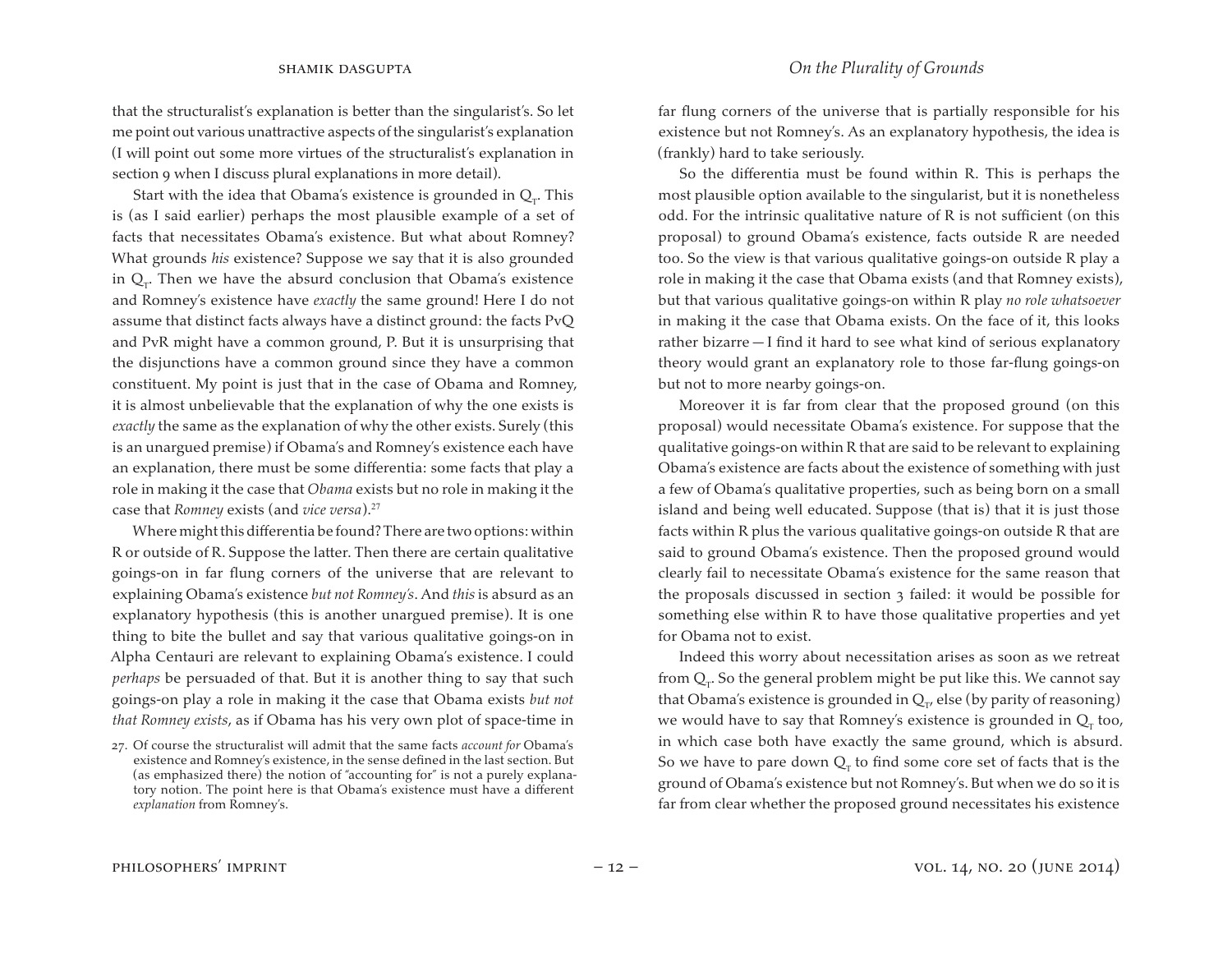(and in some cases the proposed explanation is hard to take seriously in the first place).

None of this is conclusive: I have just tried to indicate some difficulties one encounters when searching for a qualitative ground of Obama's existence on its own. Insofar as structuralism avoids these difficulties, that is a point in favor of structuralism. So I leave it as a challenge to the qualitativist who wishes to ground Obama's existence on its own to develop an account that avoids these difficulties.

At this point one might reject my methodology. I appealed to premises about relevance and ground (*e. g*. my original premise that facts about Alpha Centauri are irrelevant to Obama's existence, and my premise in this section that Obama'a and Romney's existence have different grounds). But it might be objected that these premises cannot be used as evidence because I have given no theory of how justified belief or knowledge about relevance or ground is possible. It is true that I have offered no such theory, but to conclude that our beliefs about relevance and ground are of no evidential significance is a gross over-reaction. If someone proposed that the occurrence of a conference is partly grounded in the number of electrons in Alpha Centuari one would reasonably reject the proposal since the latter obviously plays no role in making it the case that the event counts as a conference. Somehow — even if we know not how — our grasp of the fact that there is a conference (perhaps along with rudimentary empirical knowledge) is enough to inform us that how its participants are acting is relevant to explaining it and the number of electrons in Alpha Centauri is not. One can reasonably point this out without having a developed theory about how this is possible. I am making similar points about Obama's existence.

Moreover I do not claim that our beliefs about irrelevance and ground are indefeasible. It seems obvious that the number of electrons in Alpha Centauri is irrelevant to a *causal* explanation of why there is a conference, but there are empirical discoveries that could lead me to think otherwise (we might discover that someone formulated a plan to hold a conference on the condition that Alpha Centauri contains more than *n* electrons, and then enrolled in astronomy class… ). It seems just as obvious that facts about Alpha Centauri are irrelevant to a *metaphysical* explanation of Obama's existence; but if I had good theoretical reasons to be a qualitativist and good reasons to think that the *only* way to then make sense of Obama's existence is to ground it in facts about the entire cosmos, I would consider accepting the surprising result that those facts about Alpha Centauri play a role in explaining Obama's existence after all. But this would be a radical revision of pre-theoretic belief.

And the point is that this radical revision is not required. The structuralist has no need to revise her pre-theoretic conviction that facts about Alpha Centauri are explanatorily irrelevant to Obama's existence, precisely because she denies that his existence (taken alone) has a qualitative ground in the first place. Now one might say that this comes at the cost of rejecting singularism about ground, which was also a pre-theoretic belief. But even if this was a pre-theoretic belief (which I doubt), this observation carries very little weight. For claims about the logical form of ground (like singularism) are highly abstract claims about the nature of explanation, and it is not at all clear why we should take our pre-theoretic opinions about that sort of thing seriously. So structuralism saves the pre-theoretic beliefs that matter.

#### **5 The Inter-Dependence of All Things**

It is worth comparing structuralism with other related views.

We already know that structuralism is not just anti-haecceitism. For (as emphasized in section 2) the latter is just a *modal* claim while the former is an *explanatory* claim.

Structuralism is a version of qualitativism, since it says that the qualitative is sufficient to ground the individualistic (so long as we are careful to hear this plurally!). But it has an important point of agreement with individualism: namely, that a given individualistic fact like Obama's existence has (when considered on its own) no qualitative ground. Admittedly, it is tempting to infer from this point of agreement that individualism is true: we have (after all)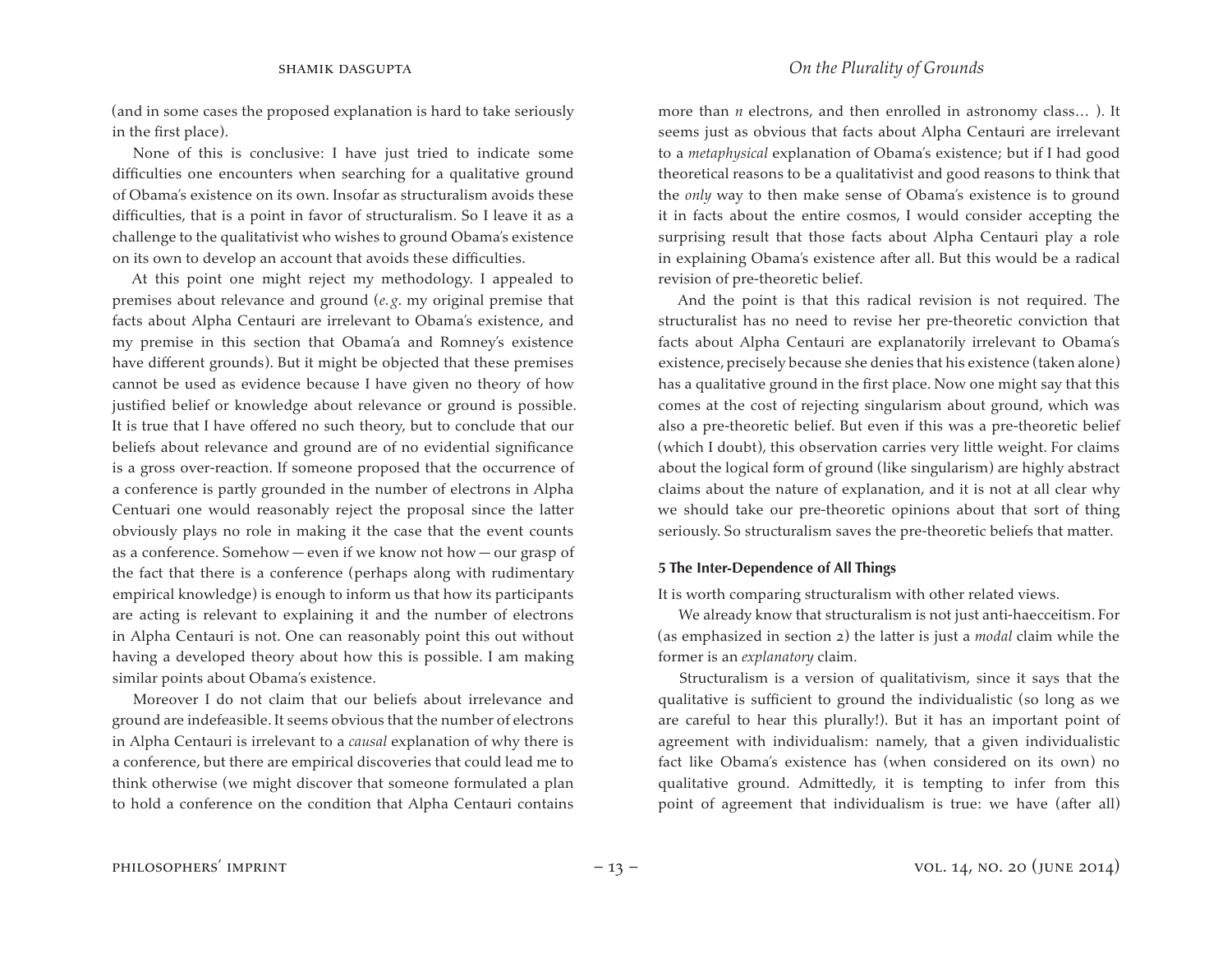an individualistic fact that cannot be qualitatively explained, which appears to be a counterexample to qualitativism! And indeed the inference would be valid if singularism about ground were true. Insofar as we have been in the grip of singularism, then, this might explain why individualism has traditionally been the more popular doctrine. But the inference is invalid, for even if a single individualistic fact has no qualitative ground, the individualistic facts together may (plurally) have a qualitative ground, just as the structuralist thinks.

Onemightobjectthatif structuralismsays thatthereareungrounded facts about individuals then it is not a version qualitativism after all.But this is mistaken. For the idea behind qualitativism is that everything arises out of purely qualitative facts, that (to use the popular metaphor) all God had to do when making the world was fix the qualitative facts. And this is indeed the case according to the structuralist. It is just that those qualitative facts explain the individualistic facts all at once, not one by one.

Perhaps the most familiar version of qualitativism is the famous bundle theory, on which each individual is identified with a set of compresent qualitative properties. This is rather different from structuralism. For while the bundle theorist sees a certain set of compresent properties and says 'Here is Obama!', the structuralist sees no such thing. For the structuralist, no part of the qualitative nature of the world can be said to be responsible for *Obama's* existence.

Is structuralism (as defined here) what "ontic structural realists" like Ladyman and Ross have in mind when they talk of individuals 'whose identity and individuality are secondary to the relational structure in which they are embedded'?<sup>28</sup> It is hard to say, in part because this talk of identity and individuality are obscure in the extreme. But suppose they had in mind the idea that each individualistic fact is grounded in facts about relational, qualitative structures. Then, like the bundle-theorist, their view is that there is some qualitative body of fact responsible for

What I call structuralism perhaps resembles a view of Spinoza's in Part I of *The Ethics*, at least on Garrett's reading.<sup>29</sup> Spinoza famously claims that the finite modes — rocks, chairs, tables — follow from the essence of God. But according to Garrett, the correct reading is that they only follow from God's essence when taken together: it is false of any single finite mode that it follows from God's essence, but it is true of them all together that *they* follow from God's essence. Substitute the qualitative nature of the world for God's essence and understand the notion of "following" in terms of ground, and you have the structuralist view described above.

Structuralism is a claim of grounds, not of semantics. So it is consistent with a compositional semantic theory that assigns a truthcondition to each individualistic sentence on its own. For example, structuralism is consistent with a compositional semantic theory on which 'Obama is sitting' is true in English iff Obama is sitting, or iff Obama instantiates the property referred to by 'sitting' or what have you. So the mere fact (if it is one) that there are correct semantic theories of this type is no threat to structuralism.

What structuralism *may* imply is that there are no truth-conditions for a single individualistic sentence in *fundamental* (*i. e*. qualitative) terms. Whether structuralism implies this depends on what is meant by a truth-condition (equivalently: what is meant by the connective 'iff' in a statement of truth-conditions). But even if it implies this, there is no conflict with the project of semantics, for it is no part of that project to state truth-conditions in fundamental terms (if you doubt this, go and count how many semantic theories are stated in the language of quantum mechanics).<sup>30</sup> Moreover it may nonetheless be possible

29. See Garrett (1991).

each individualistic fact. This is precisely what the structuralist (in my sense of the term) denies.

<sup>30.</sup> The point here amounts to Sider's distinction between a "linguistic semantics" and a "metaphysical semantics" (see his Sider [2011]). The former is what gets done by linguists and contemporary philosophers of language, in which a semantics for (say) the term 'football match' would not be expected to be given in terms of the underlying quantum mechanical states that make it up such

<sup>28.</sup> Ladyman & Ross (2007), p. 144.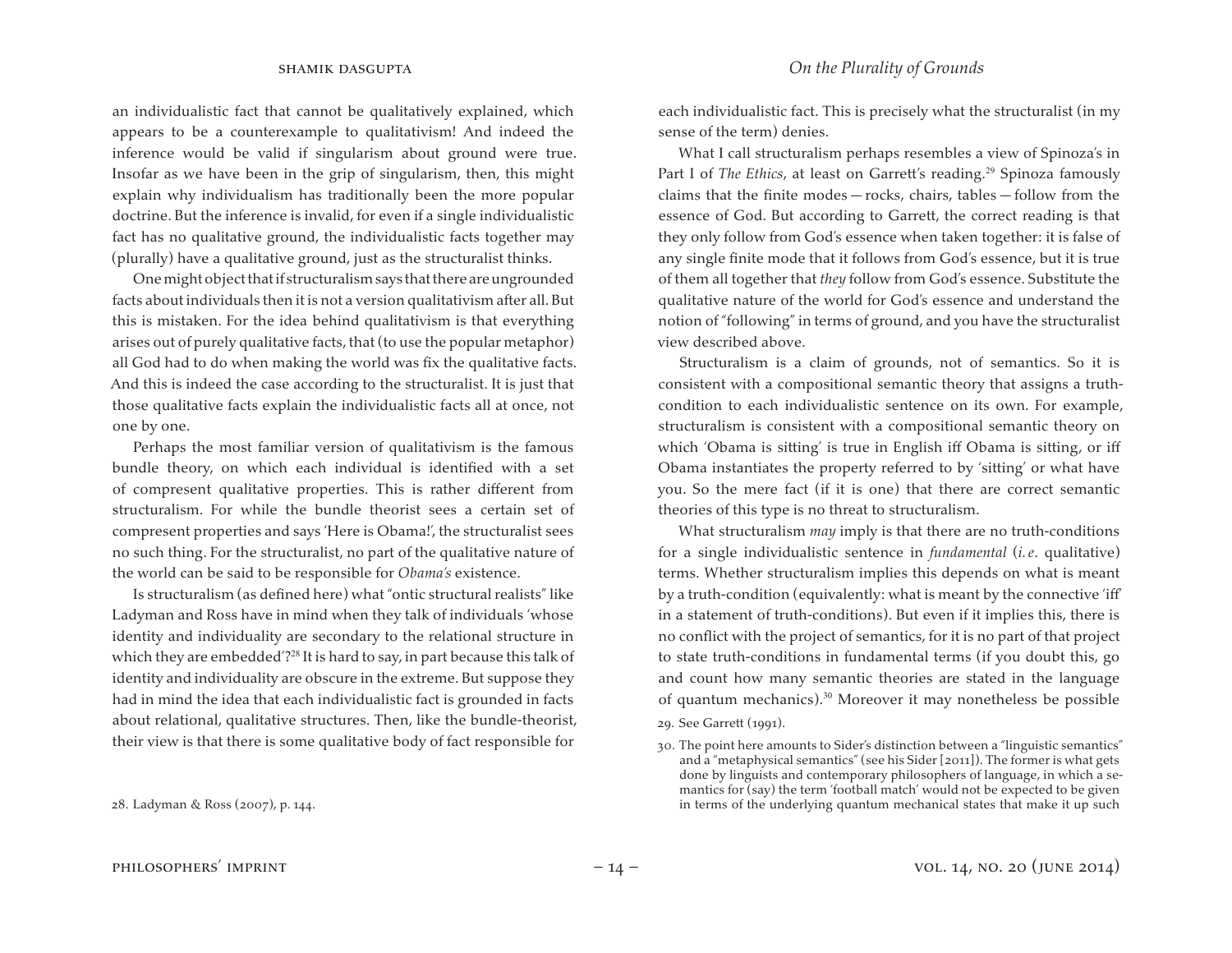to take a set of individualistic sentences together and state the truthconditions for *them* in fundamental (*i. e*. qualitative) terms (again, I hedge because this all depends on what is meant by a truth-condition). The resulting semantics would be holistic, delivering a truth-condition for *them* without delivering one for any member of the set taken alone. Which is precisely the kind of semantics in fundamental terms that a structuralist would expect.

#### **6 Absolutism and Comparativism**

So much for individuals. Perhaps surprisingly, an analogous structuralist view can be motivated with similar arguments about what is on the face of it a very different case, namely that of quantities like mass, charge, energy, temperature, length, and so on. I will focus on the case of mass, but the discussion generalizes to other quantities.

Let us start by distinguishing two views about mass. The property of having mass is a determinable that appears to have two kinds of determinates. It is natural to think that something with mass has a determinate *intrinsic* property, a property it has independently of its relations to other material bodies. But it is also natural to think that things with mass stand in various determinate *mass relationships* with one another, such as *x* being more massive than *y* or *x* being twice as massive as *y*.

Now, of the intrinsic masses and the mass relationships, which are fundamental? According to a view I will call *absolutism*, the intrinsic masses are prior to the mass relationships. The absolutist does not deny that things stand in determinate mass relationships, she just says that those relationships — and indeed all facts about the masses of material bodies — are derivatively grounded in facts about the particular intrinsic mass had by each body. If my laptop is more massive than my cup, the absolutist will say that this is because of the intrinsic mass that they each possess.<sup>31</sup> In contrast, *comparativism* is the view that all facts about the masses of material bodies are derivatively grounded in facts about how they are related in mass to one another. Some comparativists will say that the most fundamental mass relations are ratio relations while others will insist that they are merely ordinal, but this in-house dispute will not concern us here.<sup>32</sup>

I favor comparativism. My reason is analogous to my reason for favoring qualitativism. The rough idea is that all we can ever observe are the mass relationships between things, for example that one body is more massive than another. If, as the absolutist claims, there are further facts of the matter concerning which particular intrinsic mass each body has — facts that are not grounded in those mass relationships — then those facts lie beyond our epistemic ken. A reasonable Occamist principle then recommends that we dispense with such epistemically inaccessible facts.<sup>33</sup>

However, my aim here is not to argue for comparativism but to argue that *if* comparativism is true, then certain facts about mass must be grounded plurally in mass relationships rather than one by one. I have in mind facts about mass in a given scale, such as that my laptop is 2 kilograms, that Beckham is 75 kgs, and so on. The comparativist faces the challenge of showing that mass relationships really are sufficient to explain these kilogram facts. If she cannot meet this challenge, then she would have to be an eliminativist about kilogram facts and claim that there are no such facts. Insofar as this is intolerable, meeting the challenge is crucial to the success of comparativism. I will argue that the comparativist faces significant difficulties if she attempts to ground

33. Like the Occamist argument against individualism there is much more to say here. I say some of it in Dasgupta (2013).

matches. In contrast, a compositional semantics stated in those fundamental terms is what Sider calls a "metaphysical semantics". In the text, I am using 'semantics' to refer to what Sider calls linguistic semantics.

<sup>31.</sup> And, perhaps, facts about how the intrinsic masses themselves are related to one another. The details of the view can be cashed out in many different ways, but these differences will not matter in what follows. Absolutists include Armstrong (1988), Eddon (2013), and Mundy (1987).

<sup>32.</sup> For a more precise account of the distinction between absolutism and comparativism, see Dasgupta (2013).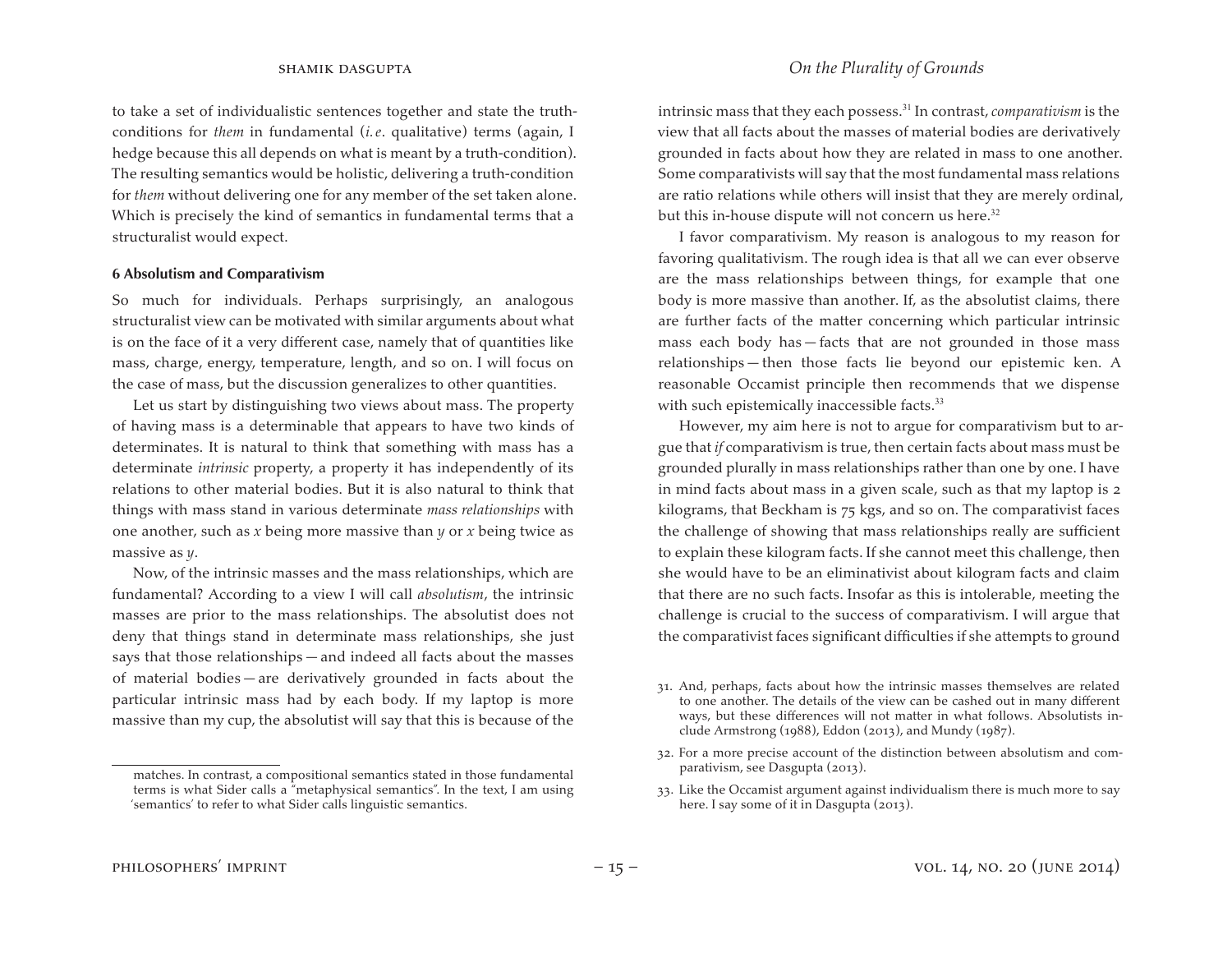each kilogram fact in turn, but that these difficulties dissolve if she grounds them plurally.

Before we start, note that the absolutist can very easily explain each kilogram fact on its own. For if material bodies have the intrinsic masses posited by the absolutist, it is plausible that terms of the form '*r* kilograms' would refer to those properties. If so, then it is almost irresistible to say (for example) that my laptop's being 2 kgs is grounded in (or perhaps even identical to) its having a certain intrinsic mass; namely, that intrinsic mass that is the referent of '2 kilograms'.

### **7 Finding Kilograms in a Comparative World**

So the absolutist has what appears to be an attractive explanation of each kilogram fact on its own. Not the comparativist, though. To see this, consider the fact that my laptop is 2 kgs. If the comparativist tries to ground this fact in mass relationships, she must find some set R of facts about mass relationships that explains its being 2 kgs. But what could R be? I will argue (as before) that any candidate set R that might *necessitate* my laptop's being 2 kgs contains *irrelevant* information. Once again we have a case in which my two assumptions — that a ground must both necessitate and be relevant to what it grounds — cannot be jointly satisfied.

Let us start by constructing a candidate set R. The most obvious suggestion is to let R be the single fact that my laptop is twice as massive as the standard kilogram in Paris, often known as the International Prototype Kilogram (IPK). But the trouble is that this does not necessitate the fact that my laptop is 2 kgs. For it is possible for my laptop and IPK to both be twice as massive as they actually are, in which case my laptop would still be twice as massive as IPK and yet would be 4 kgs, not 2 kgs.

What other mass relationships might necessitate my laptop's being 2 kgs? It would not help to add to R facts about the mass ratio between my laptop and (say) twenty other benchmark items, since the same kind of argument shows that those relationships do not necessitate my laptop's being 2 kgs either. But what if we let R contain facts about how my laptop is related in mass to *all* other bodies in the entire cosmos: would R then necessitate my laptop's being 2 kgs? It is not clear. R would fix the mass relationship between *any* two bodies, so the question is whether the entire cosmos could be exactly as it is in all mass-relational respects and yet differ in the mass of my laptop, and I do not have a clear intuition either way.

However, we are arguing that *if* comparativism is true then the kilogram facts are plurally grounded, and it follows from comparativism (and our assumption that grounded is necessitated by its grounds) that the mass relationships necessitate any fact about mass. So denying that R necessitates my laptop's being 2 kgs is not dialectically available. So assume that R would necessitate my laptop's being 2 kgs. The trouble is that R would contain explanatorily irrelevant information. It would contain facts about the mass relationship between my laptop and electrons in Alpha Centauri, and (premise) these are irrelevant to explaining my laptop's mass in kilograms. Surely its mass relationships to electrons in Alpha Centauri play no role in making it the case that it is 2 kgs.

This premise might be resisted, but it is very plausible. It can also be supported with argument. For recall how natural it was for the absolutist to ground my laptop's being 2 kgs in terms of its intrinsic mass: that intrinsic property (if it had such a thing) would explain its being 2 kgs. This explanation is not available to the comparativist, but the fact that it is so natural suggests that we (pre-theoretically) take facts about electrons in Alpha Centauri to be irrelevant to the matter.

Indeed this last point might be turned into an objection to *any*  appeal to mass relationships, even mass relationships to IPK. The argument would start with the observation that we find the absolutist's intrinsic explanation so satisfying. And it would argue that this is evidence that we (pre-theoretically) take my laptop's mass relation to *any* other body (including IPK) to be explanatorily irrelevant to why it is 2 kgs. Perhaps its relation to IPK is relevant to explaining the *semantic* fact that '2 kgs' picks out the intrinsic mass it does, but not (according to this argument) the *non-semantic* fact of my laptop's being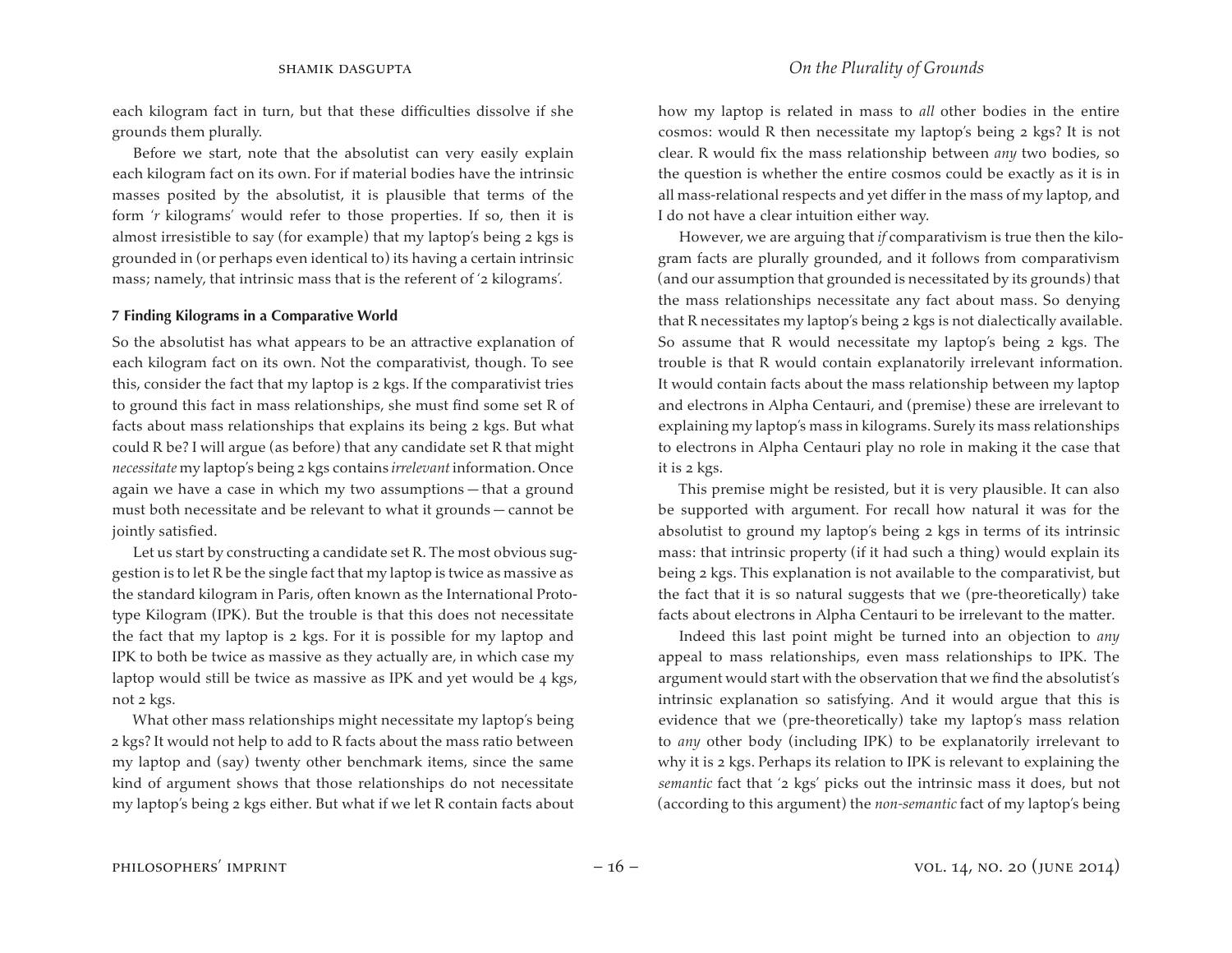2 kgs. The argument has some appeal. After all, the absolutist *could in principle* appeal to my laptop's relation to IPK when explaining why it is 2 kgs, but if she did then her resulting explanation would look decidedly odd. One would ask why she brought IPK into the picture when all that appears relevant is its intrinsic mass. If we accept this argument, then *any* comparativist explanation of its being 2 kgs — even the initial suggestion in terms of its being twice as massive as  $IPK - is$ objectionable on the basis that it appeals to what we pre-theoretically take to be irrelevant information.<sup>34</sup>

This is important. For one might have tried to refine that initial suggestion in light of the modal objection to it discussed earlier. One might have said that my laptop's being 2 kgs is grounded in its being twice as massive as IPK *actually* is. Or one might have developed a view according to which it is impossible for IPK to have differed in mass at all: while the lump of metal in Paris could have been more massive (the idea would be) IPK should not be identified with that lump and is instead a co-located yet distinct object that has its mass essentially.<sup>35</sup> The modal objection would have no force against either of these views, but according to the above argument both views are objectionable since they appeal to what we take to be irrelevant information, namely my laptop's mass relationship to IPK.<sup>36</sup>

- 34. One might respond to this argument by saying that if comparativism is true, then the mass relations *must* be relevant, since they are all the comparativist has to work with. But this ignores the possibility of error theory. For the comparativist might concede the argument in this paragraph and conclude that since there is no grounding my laptop's being 2 kgs in terms that she recognizes, there is no such fact. To say that the comparativist *must* ground its being 2 kgs in mass relationships is akin to claiming that being a witch *must*  be explicable in natural terms, since natural facts are all we have to work with.
- 35. Thanks to Jack Spencer for bringing this view to my attention.

36. To be clear, both the refined views in the last paragraph are vulnerable to another (perhaps more decisive) objection. The objection is that they both appeal to the intelligibility of mass comparisons across different possible scenarios, and yet it is doubtful that this is intelligible to the comparativist. But the issue of cross-world mass comparisons is delicate and it would be distracting to discuss it here (I discuss it at some length in section 10). So for now I rest my objection to these views on the charge of irrelevance.

As before, this belief that relations to other things are irrelevant  $-$  be they relations to IPK, or to electrons in Alpha Centauria — is not sacrosanct. If I had good theoretical reasons to be a comparativist and if the *only* way to then make sense of my laptop's being 2 kgs were to ground it in its relationships to IPK, for example, I would consider revising that belief. But the virtue of plural grounding is that no revision is required.

### **8 Structuralism Redux**

How so? One simple proposal is to let K be the set of all kilogram facts and let R be the set of all fundamental facts about mass relations, and then say that the members of K are plurally grounded in the members of R even though no member of K is grounded in any subset of R. Call this a *structuralist* view of kilograms, since an explanation of any kilogram fact is (on this view) inevitably an explanation of them all. As in the case of individuals there are many details to argue about: whether R should include only certain kinds of mass relations such as ratio relations, whether K should include only those facts concerning the mass in kilograms of the fundamental particles, and so on. But these are all in-house arguments between theorists all of whom deserve to be called structuralists. Since their differences will not matter here I will focus on the simple proposal described above.

An advantage of structuralism (as before) is that it dissolves the problems we faced when trying to ground my laptop's being 2 kgs on its own. For one thing, R contains no irrelevancies when it comes to explaining the members of K. Sure, R contains irrelevancies when explaining my laptop's being 2 kgs, such as mass relationships between electrons in Alpha Centauri. But since K contains kilogram facts about those very electrons, the relationships between them are certainly relevant when explaining K's members! And as we just saw (when discussing the idea that R grounds my laptop's mass in kgs) it is not implausible that R necessitates K. (Moreover, if one denies that R necessitates K then one denies comparativism, and here I am trying to establish that *if* comparativism is true, *then* the kilogram facts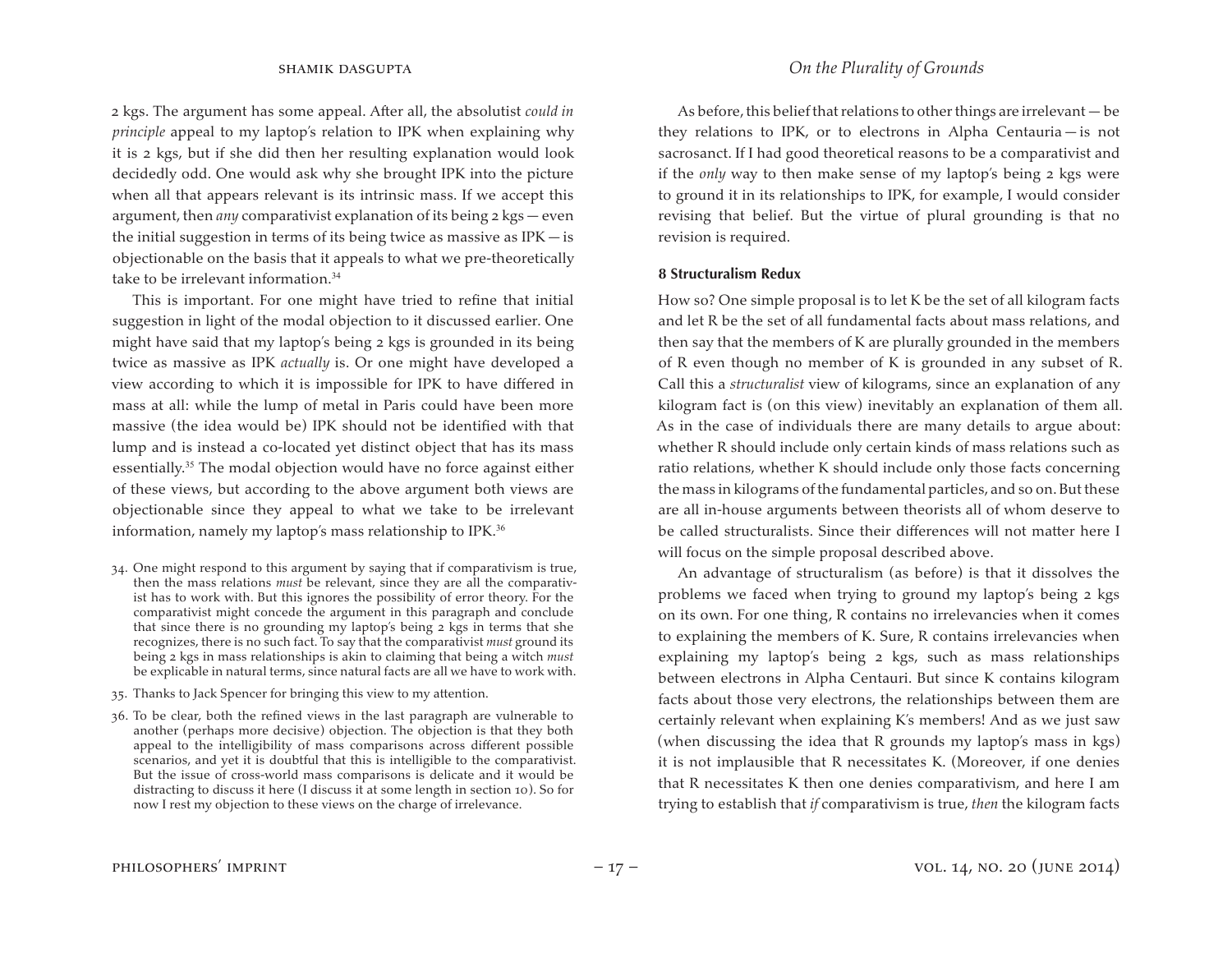### shamik dasgupta *On the Plurality of Grounds*

are grounded plurally in the mass relations.) So our problems dissolve when we instead ground kilogram facts plurally.

This does not imply that structuralism is the best form of comparativism, but it is evidence in its favor.

Though structuralism is a version of comparativism, it has an important point of agreement with absolutism: namely, that a given kilogram fact has (when considered on its own) no relational ground. It may be tempting to infer from this point of agreement that absolutism is true, and indeed the inference would be valid if singularism about ground were true. Insofar as we have been in the grip of singularism, then, this might explain why absolutism has traditionally been the more popular doctrine. But the inference is invalid: even if the kilogram fact has no relational ground on its own, it may be that the kilogram facts together have a relational ground (just as the structuralist says).

I have focused on the case of mass but I expect that the lessons here generalize to other cases in which we have a mathematical representation of worldly phenomena, for example a representation of distance in meters, time in seconds, acceleration in meters-perseconds-squared, rational preferences in utils, and so on. In all these cases I believe that the facts about the mathematical values in a given scale will be *plurally* grounded in the underlying facts that give rise to the numerical representations. If that is right then we have here a general method of approaching the metaphysics of numerical representation, not just mass. But I leave the generalization to other cases for another time.

#### **9 Structural Explanations**

So farI have argued that each structuralist view dissolves problems that we faced when attempting to ground each individualistic fact or each kilogram fact alone. But it is one thing to say that the views dissolve certain problems, it is another thing to show that the structuralist's proposed explanation in each case really is explanatory, *i. e*. that the underlying mass relations in R really are sufficient to explain the plurality of kilogram facts in K, and that the underlying qualitative facts in  $\mathsf{Q}_\mathrm{r}$  are really sufficient to explain the individualistic facts in  $\mathrm{I}_\mathrm{r}$ .

Focus on the case of kilograms, where I think the worry is most pressing. The structuralist says that the total body of mass relations explains why my laptop is 2 kgs, my table is 10 kgs, my bed is 100 kgs, etc. But it is consistent with those relations that my laptop is 4 kgs, my table 20 kgs, my bed 200 kgs, etc. The worry is then that a mere description of the mass relations has missed something out and has not explained why the kilogram facts are as they are rather than (say) double what they are.<sup>37</sup>

One might respond with abstract argument. For example, one might argue for the general principle that if some Xs are relevant to some Ys and necessitate those Ys then the Xs ground those Ys. For it is almost undeniable that the relations in R are relevant to the kilogram facts in K. And (as I said in section 8) we are assuming that R necessitates K.

But even if this abstract argument has some merits, something more illuminating can be said to make the structuralist's explanation compelling. The key is to recognize that the basic role of kilogram predicates in our language is to conveniently store information about mass ratios. Once that role is clearly in view, the structuralist's explanation becomes compelling and the idea that something has been missed out evaporates.

37. Care is needed in formulating the worry. One way to put it is that R does not single out a particular material body as privileged and so does not "fix a unit kilogram". But this way of putting the worry is confused. For consider the standard absolutist view according to which a given material body's being r kgs is grounded in its having a certain intrinsic mass. On this view the proposed grounds — *i. e*. facts about which intrinsic mass each material body has — do not single out any particular material body as privileged and so in *that* sense do not fix a unit kilogram either. What then does it *mean* to fix a unit? Presumably the idea is that the expression '1 kg' is stipulated to refer to that intrinsic mass had by the IPK, and so the IPK is then said to be of unit mass on the kilogram scale. But if *that* is the question of how a unit is fixed then it is a meta-semantical question about what determines the meanings of our words, not a question about what grounds the kilogram facts. So neither absolutism nor structuralism should be expected to answer it.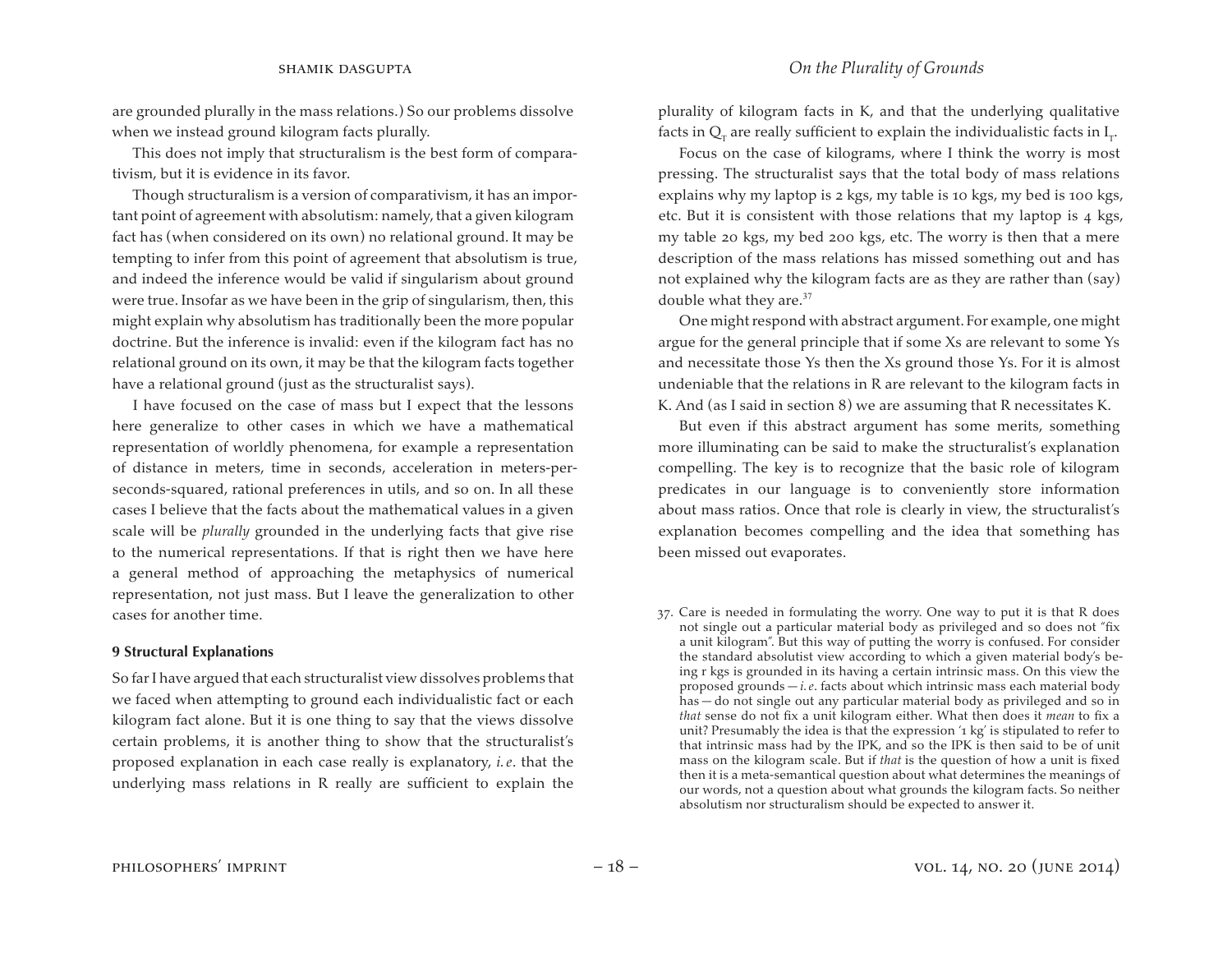To show this, let me first describe a fictional community in which their predicates are stipulated to play exactly that role and then show that the structuralist's proposed explanation is compelling when it comes to explaining the facts that *they* express with their predicates. Then I will argue that our own community is just like theirs in all relevant respects.

Consider then a community that initially lacks kilogram predicates. Let us imagine that the only expressions they have with which to talk about mass are predicates of the form '*x* is *r* times more massive than *y*', one for each positive real *r*. If comparativism is true then their language is complete in the sense that they can state all the fundamental facts about mass. Nonetheless, their language is somewhat impractical: if one of their citizens Rahul is hosting a pot-luck dinner and wants everyone to contribute half the amount of rice in his cupboard, the only way he can issue the request is to say something like 'Please could everyone bring half the amount of rice in my cupboard'. Each guest would then need to visit Rahul's house before the party to measure out the right amount.

So it behooves them to find some way of attributing mass to things one by one, as it were, so that they could all have determined the right quantity of rice at home. The important thing is that these attributions should be coordinated so that they imply the mass-ratios that they are interested in. To this end, Rahul introduces a slew of one-place predicates of the form '*x* is *r* Dravids' into the language, one for each positive real *r*. His idea is that the ratios between real numbers can then be used to represent the mass-ratios between the material bodies. Since this is the primary function of these predicates the only thing that Rahul says when introducing them is that they are governed by the following inference rule:

*x* is *r* Dravids

*y* is *s* Dravids

Therefore, *x* is *r*/*s* times as massive as *y* 

### shamik dasgupta *On the Plurality of Grounds*

His idea is the members of his community should go forth and apply these predicates to material bodies in such a way that each application "coheres" with other applications made in their community — coheres, in the sense that inferring by the above rule yields truths about massratio. So a speaker's primary aim in applying one of the predicates is just that her application coheres with a (perhaps weighted) majority of the other applications in her community.

It does not matter how the practice gets going: the very first speaker has free rein to apply any of the predicates to any object! But once this first application is made the above inference constrains subsequent applications by other speakers. So the community is now faced with a coordination problem. But this is easily solved by distributing Dravid-measuring instruments to the population that are all calibrated with one another — calibrated, in the sense that they are all designed to assign numbers to things in such a way as to cohere in the above sense.<sup>38</sup>

38. Their practice will only work, note, if it is possible to assign numbers to material things in a coordinated manner. This is confirmed by a so-called *representation theorem* of measurement theory. Say that a function *f* from material things to real numbers *represents mass-ratio* iff the following is true: *x* is *r* times more massive than *y* iff  $f(x) = r \cdot f(y)$ . Then a representation theorem states that if the mass-ratios between things obey various constraints then there is at least one function that represents mass ratio. It follows that there exist applications of Dravid predicates to things that cohere in the sense mentioned in the text.

 The so-called *uniqueness theorem* then states that given any function *f* that represents mass ratio, (i) *r*.*f* also represents mass ratio, for any positive real *r*, and (ii) every function that represents mass ratio can be written as *r*.*f*, for some positive real *r*. The representation and uniqueness theorems together imply that given *any* material body and *any* real number, *there is a unique*  function that maps that body to that number and that represents mass-ratio. Which means that the first speaker does indeed have free reign to apply any of the predicates to any object, sure in the knowledge that it is possible for the community's other applications of Dravid predicates to cohere with that first application.

 Now I just slurred over many details of the representation and uniqueness theorems. For one thing, these theorems are usually stated with respect to an underlying relational language that contains just two predicates: '*x* is greater or equal in mass than *y*' and a predicate for material composition. But this simplification is harmless for current purposes. For more realistic theorems and proofs see Krantz et al. (1971).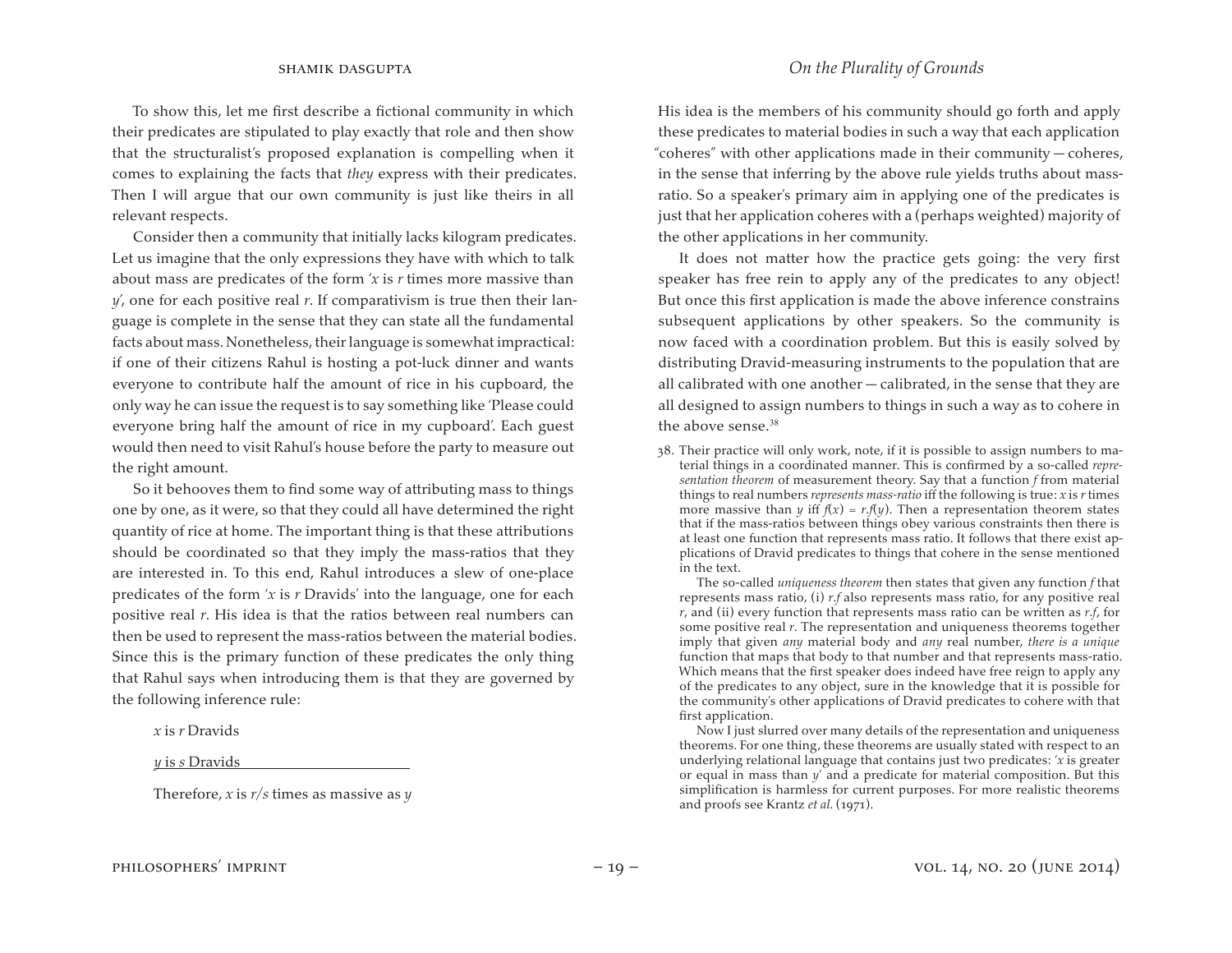Having introduced these predicates, Rahul's life is much easier. If his own Dravid-measuring instrument says that he has 2 Dravids of rice in his cupboard, he can simply ask each of his guests to bring 1 Dravid of rice and it will then follow (so long as the instruments are calibrated) that each guest will bring half the amount of rice in his cupboard, as desired.

Importantly, note that in introducing his predicates Rahul said *nothing* about a "standard object" in terms of which the term '1 Dravid' is defined or has its reference fixed. All that matters (given what Rahul said) is that their Dravid-measuring instruments are calibrated in the above sense — it does *not* matter whether they are all calibrated with a special "standard object". Of course, if the community all agrees that a particular bag of rice is 1 Dravid, then they might put that bag in a (protected) public space and use it as a practical aid in calibrating their Dravid-measuring instruments. But there is no requirement that they define or fix the reference of '1 Dravid' in terms of that bag. So, if they discovered that the bag is actually half as massive as they thought it was, they would not be required by the semantics of 'Dravid' to continue to think that it is 1 Dravid come what may. Rather — as long as they were still confident that their Dravid-measuring instruments were calibrated — they would say that the bag is actually 0.5 Dravids (and they might then use some other object to help calibrate their devices instead).The point is that the bag would just be a (dispensable) practical aid used to further the primary goal of coordination.

Now suppose that the Dravid predicates become deeply entrenched in Rahul's community, in the sense that the community has applied the predicates widely and there is a (perhaps weighted) core majority of those applications that cohere with one another. Then I claim that a structuralist explanation of Dravid facts — *i. e*. of what is expressed by applications of Dravid predicates — is almost irresistible. To see this, suppose Rahul asserts one of those applications in the coherent core, say, 'This brick is 2 Dravids.' And suppose as comparativists we then ask Rahul what it is *about the underlying mass-ratios* that make the brick 2 Dravids. Then there would appear to be no answer. Remember,

### shamik dasgupta *On the Plurality of Grounds*

there is no privileged "standard object", such that something can be said to be 2 Dravids in virtue of being twice as massive as *it*. Given the role of Dravid predicates in their language, it seems that *if* there is an explanation of why the brick is 2 Dravids, it is that the brick's being 2 Dravids coheres with the mass-in-Dravids of other things — but since this answer appeals to the mass-in-Dravids of other things it is not an answer that is acceptable to the comparativist. So the brick's being 2 Dravids appears to have no purely mass-relational ground on its own.

But now take the coherent core set of applications and add the asyet unaccepted sentences of the form '*x* is *r* Dravids' that cohere with that core, one sentence for each material body *x*. The resulting set of sentences D is a complete representation of mass, in the sense that one could recover the entire mass relational nature of the world from its members by way of the above inference scheme. And now suppose Rahul asserts each member of D in turn  $-$  This brick is 2 Dravids, my table is 10 Dravids, David Beckham is  $75$  Dravids... ' — and suppose that when he is done (!) we ask him to explain what makes all that the case. Well, since his primary aim in applying the predicates is just that his applications cohere in such a way as to represent the mass ratios between things, it is almost irresistible to say that what he said (when he asserted the members of D) is the case *because* of the underlying mass relationships between the material bodies. Indeed, if the role of Dravid predicates is just to store and communicate information about mass-ratio, it is hard to see what else could possibly be needed to explain the mass-in-Dravids of things!

This is structuralism through and through: the Dravid facts taken together are explained in terms of the underlying mass relationships, but no Dravid fact on its own has a mass relational ground. To be clear, this structuralist view of Dravids is not *logically implied* by the way Rahul uses his predicates, but it does strike me as almost irresistible — or at any rate the best explanation going.

I believe that the community I just described is in all important respects ours: we use kilogram predicates just as Rahul uses Dravid predicates. The primary role of our kilogram predicates is just to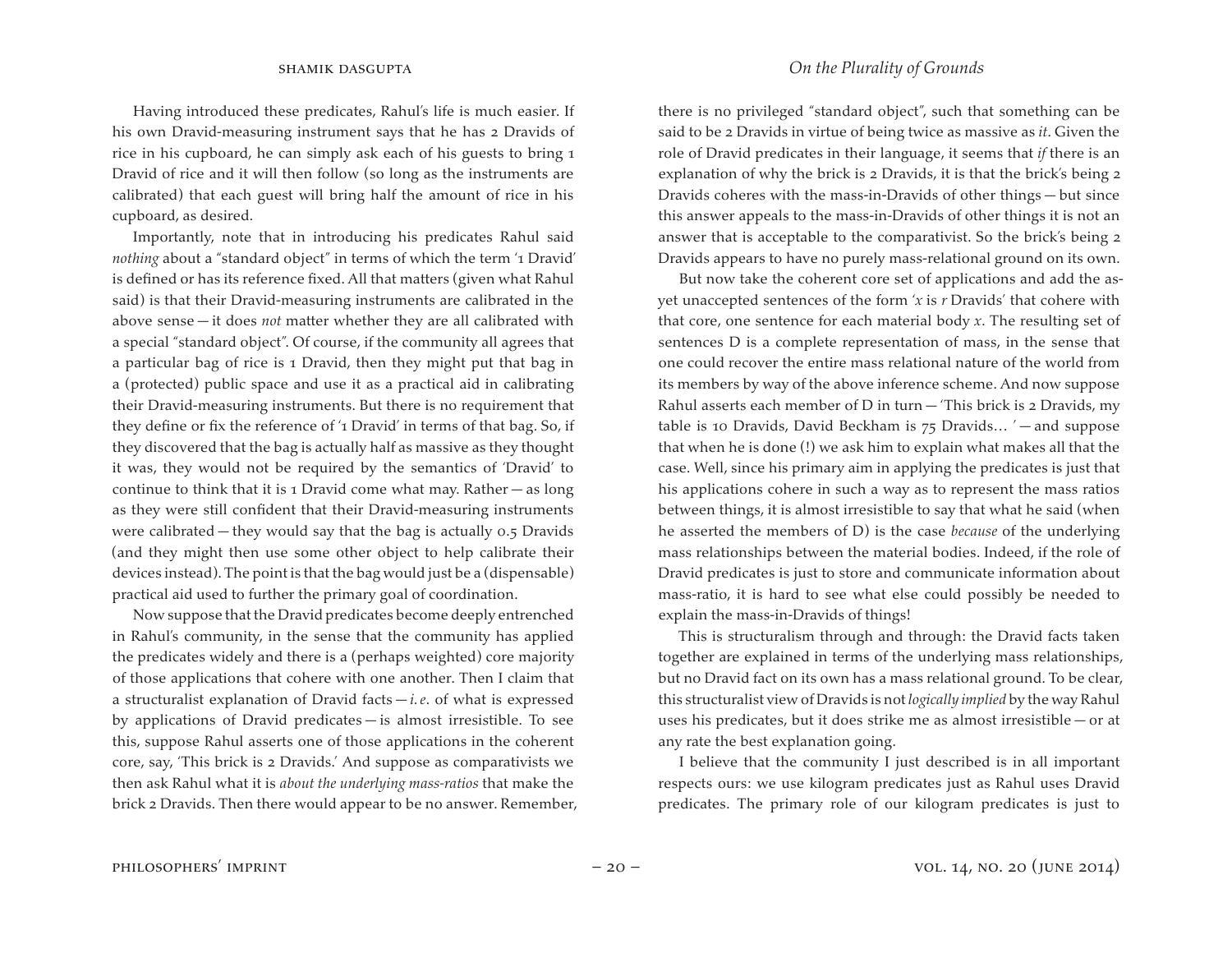conveniently store information about mass-ratio, so our primary aim in applying them is that our applications cohere with a (perhaps weighted) majority of the other applications in our linguistic community. "Standard objects" like the IPK in Paris are nothing other than practical aids at achieving global coordination. Once we see this, the structuralist explanation of what we express with kilogram predicates  $-i.e.$  the kilogram facts  $-i$  is just as compelling and irresistible as the structuralist explanation of the Dravid facts.

What can prevent us from seeing this, though, are misguided theories about the role of "standard objects" like IPK, which invite us to think that each kilogram fact ought to have a ground on its own. For example, consider the view that '*x* is *r* kilogram' is *defined*  to be true of an object *x* just in case *x* is *r* times more massive than IPK. This view encourages the idea that a given object's being *r* kgs has a ground on its own, namely in terms of its being *r* times more massive than IPK. But as Kripke famously argued, this view about kilogram predicates is false: it has the incorrect consequence that IPK is necessarily 1 kilogram.<sup>39</sup>

Or consider the Kripkean view that we use each term of the form '*r* kilograms' with the reference-fixing stipulation that if it is to refer to anything, it is to refer to the mass that is  $r$  times that mass had by IPK.<sup>40</sup> On this view IPK is not part of the semantics of 'kilograms', but it is part of the meta-semantic theory about how the referent of '*r* kilograms' is fixed. Still, this view also encourages the idea that each kilogram fact has its own ground, this time in terms of the intrinsic masses referred to by terms of the form '*r* kilograms'.

But this Kripkean view is false. To see this, imagine reading in the Times that there is in fact no special lump of metal in Paris known as IPK and that the French created the illusion of such a lump with an elaborate system of lights and holograms. The article explains that the illusion was systematic, so that whenever we thought we were using

39. See Kripke (1972).

### shamik dasgupta *On the Plurality of Grounds*

IPK to calibrate various measuring instruments with one another the calibration succeeded even though we were misled about the existence of the lump. How would we report the discovery? Presumably just by saying that IPK (surprisingly) does not exist, and not much more. Importantly, if I had previously believed that my laptop is 2 kgs, then I would not revise that belief in light of the discovery: I would continue to believe and assert that my laptop is 2 kgs even though there is no special lump in Paris. But the Kripkean view has difficulty explaining this datum. For the view implies that if it turns out that there is no such thing as IPK then terms of the form '*r* kilograms' fail to refer, and it is then difficult to see why I would be inclined to continue to say that my laptop is 2 kilograms.

A second case is perhaps more telling. This time, imagine reading in the Times that while there is such a thing as IPK, it turns out that the French have been creating an elaborate illusion designed to make us think that it is twice as massive as it actually is. Again, the article tells us that the illusion was systematic, so that the measuring instruments around the world that were calibrated with the help of IPK are indeed all calibrated with one other. The only surprise is that if we were to put IPK on any one of them we would get a reading of '500 grams', not '1 kg' as expected. How would we report this discovery? Presumably by saying something like 'Wow, it turns out that the standard kilogram in Paris is actually 500 grams!' In particular, if asked how massive my laptop was I would be inclined to say 'It is 2 kgs, this article has no bearing on that question.' But the Kripkean theory predicts otherwise. For that theory says that '1 kilogram' is stipulated to refer to the mass of IPK *whatever that mass is*, so it implies that the article should instead be reported as telling us that while the standard object is (of course) still 1 kg, it turns out that my laptop is (surprisingly!) 4 kgs after all. And this is not how we would report it.

I just discussed two views that give standard objects like IPK a central role in the semantics or meta-semantics of 'kilograms'. Each view encourages the impression that each kilogram fact has a ground

<sup>40.</sup> Again, see Kripke (1972).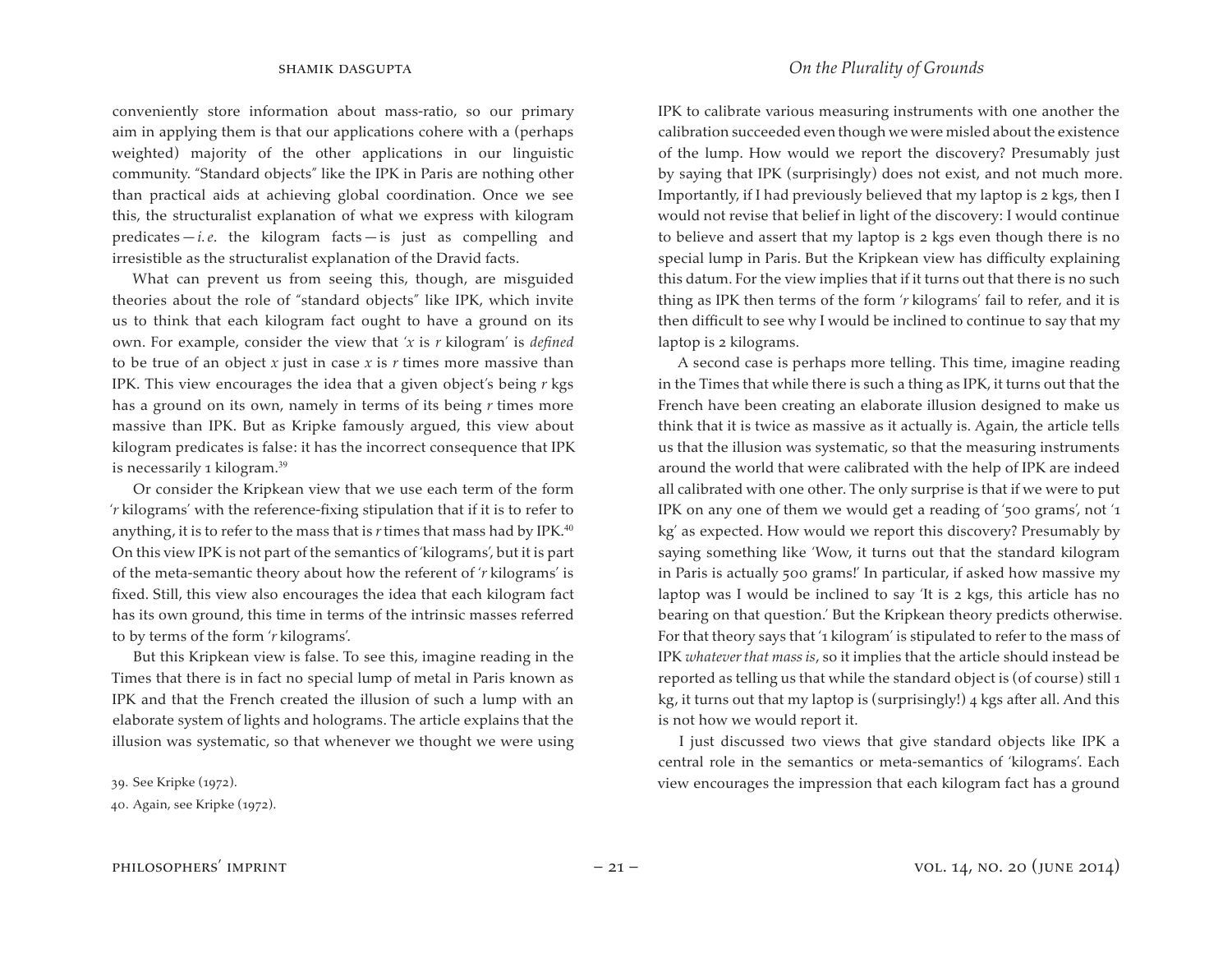of its own. But each view is false. Seeing that they are false therefore removes obstacles to seeing the virtue of structuralist explanations.

The correct view, I said, is that we use of kilogram predicates just like Rahul uses his Dravid predicates. This view predicts our reactions to the two stories in the Times just discussed, which is evidence that it is true. And once we see that it is true, the structuralist explanation of kilogram facts  $-i.e.$  the facts we express with kilogram predicates  $-i$  is just as compelling as the structuralist explanation of the Dravid facts.

To be clear, you do not need to endorse this view of kilogram predicates to endorse structuralism. But I have tried to motivate it because it removes obstacles from appreciating the structuralist's explanation (*i. e*. by minimizing the role of IPK in kilogram talk) and so makes it plausible that the underlying mass relations really are sufficient to explain the kilogram facts.

I should emphasize that this view about how we use kilogram predicates is consistent with compositional semantic theories that assign truth-conditions to each kilogram sentence on its own. With regards to Rahul's language, we might say that '*x* is 2 Dravids' is true in the language of Rahul's community iff *x* is 1 kilogram, or iff *x* is 2.2 pounds, or what have you. Indeed once their use of Dravid predicates became deeply enough entrenched, truth-conditions of this kind would appear to be highly plausible. And the existence of truth-conditions like this is consistent with the structuralist's claim that no kilogram fact has a ground in purely mass-relational terms (this is the analogue of the point I made in section 5 regarding structuralism about individuals).

I have discussed the case of kilograms, but I believe that roughly the same goes for individuals. Just as kilogram predicates are devices of measurement whose primary role is to conveniently store information about underlying mass-ratios, so too are singular terms "devices of measurement" whose primary role is to conveniently store information about the underlying qualitative world. And just as kilogram predicates fulfill their function by being governed by the canonical inference described above, so too our singular terms are governed by the introduction and elimination rules for the existential quantifier, rules which allow them to fulfill their role of allowing us to conveniently reason about what is ultimately a purely qualitative world. I develop this view of singular terms in Dasgupta (2009), but there is no space to discuss it here. Still, if it is right, then it helps us see that the structuralist's explanation of individualistic facts in terms of qualitative facts is extremely plausible.

#### **10 Modal Problems?**

The last section argued that the structuralist's proposed explanation of kilogram facts (and individualistic facts) is compelling. Still, one might think that it cannot be correct since it is subject to devastating problems. There is of course no space to consider every potential problem, but let me discuss two that concern structuralism's modal implications.<sup>41</sup>

The first objection notices that if my laptop is in fact 2 kgs, it is nonetheless possible for it to have been 4 kgs and yet for everything else's mass in kilograms to have remained the same. The possibility of this "independent variation" is evidence (the objection goes) that my laptop's mass in kilograms has a ground all on its own which can vary independently of the grounds of the mass in kilograms of other objects, *contra* structuralism.<sup>42</sup>

The second objection accuses the structuralist of not being able to make sense of any possibilities concerning mass in kilograms in the first place. To see this, consider the possibility just mentioned of my laptop being 4 kgs instead of 2. Why think that the structuralist can make no sense of this? She can make sense of a world W that is just like ours with the one exception that the mass-ratio between my laptop and all other things is double what it actually is. But the worry is that on the structuralist's own lights there is no fact of the matter as to whether W is a world in which my laptop is 4 kgs, or one in which

<sup>41.</sup> I focus on these just because they are the objections I have most often encountered when talking about structuralism.

<sup>42.</sup> Thanks to Richard Chappell and Brad Weslake for helping me appreciate the force of this objection.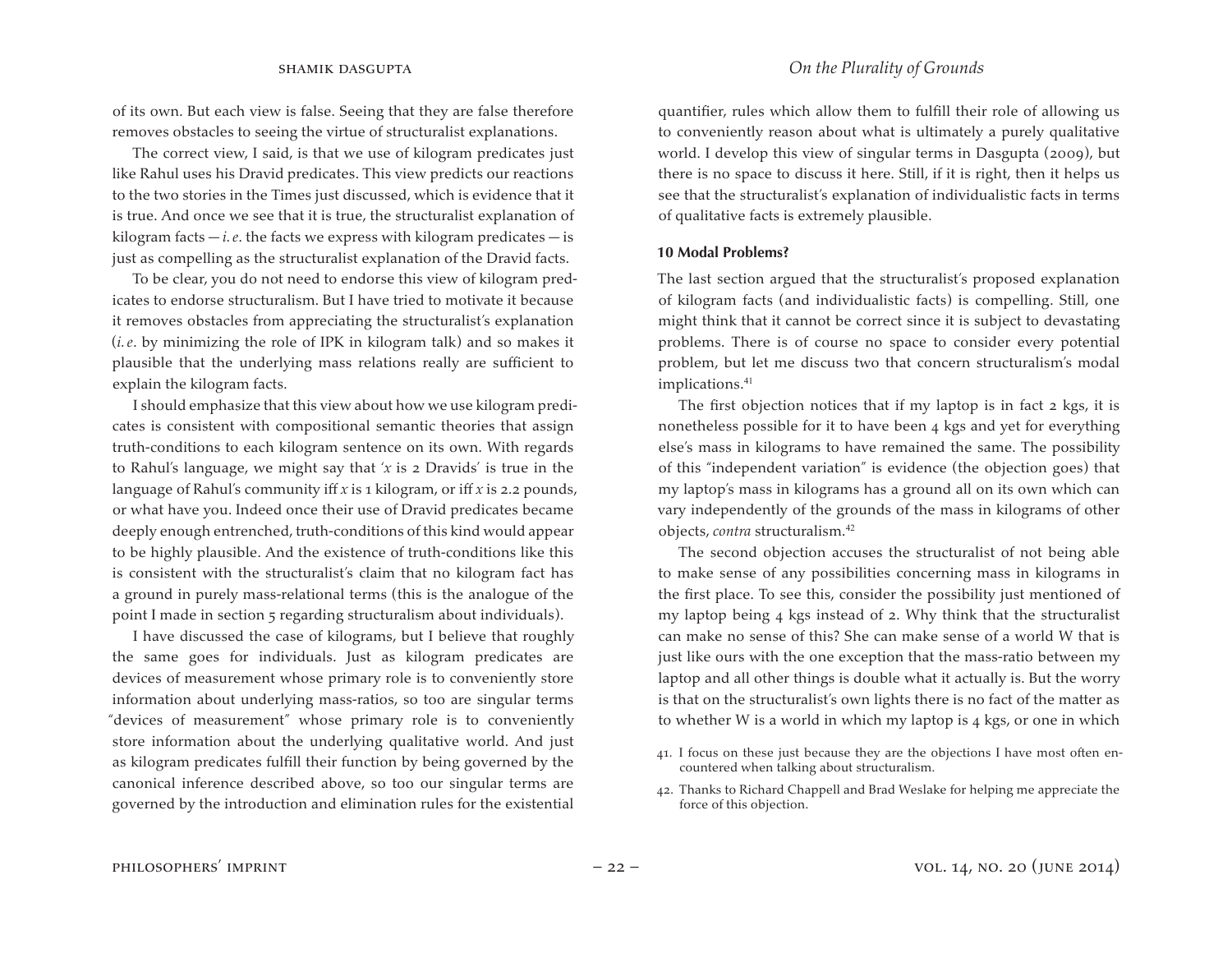it is 2 kgs and everything else is half the mass in kgs that they actually are. For the structuralist is a comparativist who thinks that all facts about mass are grounded in mass relationships, and the problem is that those mass relationships do not fix how the bodies in the actual world are related in mass to those in W. And if there is no fact of the matter as to whether my laptop in W is more massive than my laptop actually is, the worry is, there can be no fact of the matter as to what its mass in kilograms is in W.

I believe that both objections can be answered: we can make sense of possibilities concerning mass in kilograms (answering the second) and the way we do this will imply that my laptop could have been 4 kgs even if everything else's mass remained the same (answering the first).

So let us start with the second objection. One response is to endorse modal realism and say that the fundamental facts about the world are really facts concerning a plurality of worlds. The comparativist may then think that the fundamental facts concerning mass relationships include how objects in different worlds relate to one another in mass.

But one might find the idea of inter-world mass relations repugnant so let me outline another response that does not appeal to them.<sup>43</sup> This response accuses the argument of using an incorrect model of how a possible world represents my laptop's mass and introduces a better model that allows her to make sense of the possibility in question. First, how does a possible world represent something *de re* of my laptop in the first place? Lewis famously said that it does so not by containing my laptop itself but instead by containing one of its counterparts. It does not matter for our purposes whether he was right about this, but let us assume that he was so that we have a working model of *de re*  representation in play. Given this assumption, the world W introduced above can be redescribed as a world containing counterparts of my laptop and every other material body *x* such that if my laptop is *r* times as massive as *x*, my laptop's counterpart in W is 2*r* times as massive as *x*'s counterpart in W.

43. The presentation here overlaps with Dasgupta (2013).

Now, is there anything about W in virtue of which it can be said to represent my laptop's being 4 kgs? Well, notice that the mass ratios that my laptop enters into differ systematically from those that its counterpart in W enters into, by a factor of 2. That is, if my laptop is *r*  times more massive than another object  $x$ , then my laptop's counterpart in W is 2*r* times more massive than *x*'s counterpart in W. In contrast, consider any object other than my laptop, like my printer. The mass ratios it enters into are almost exactly the same as its counterpart in W. The *only* difference concerns its relation to my laptop: while my printer is (say) twice as massive as my laptop, my printer's counterpart in W is the same mass as my laptop's counterpart in W. So my laptop and my printer differ in this respect: my printer's mass role is very similar to the mass role of its counterpart in W, but my laptop's mass role is systematically different from that of its counterpart in W, by a factor of 2. So we might say that it is in virtue of this difference that W represents my laptop as being twice as massive as it actually is and everything else as having the same mass that they actually have. The structuralist can then piggy-back on this, for if W represents my laptop as being twice as massive as it actually is and if my laptop is actually 2 kgs, then we can take W to represent my laptop to be 4 kgs.

In effect, we just introduced a "mass-counterpart" relation in addition to the ordinary, Lewisian counterpart relation. Since my printer and its counterpart in W resemble one another with respect to their mass role, let us call them mass-counterparts. And (the idea is) because my printer's counterpart in W is also its own masscounterpart, W represents my printer as having the same mass as it actually is. Here the mass-counterpart relation is doing analogous work to Lewis' counterpart relation: just as the latter is not identity but instead stands in for it when determining what a world represents *de re*, the mass-counterpart relation is not the same-mass-as relation but instead stands in for it when determining what a world represents about mass. And like Lewis' counterpart relation, those aspects of an item's mass-relational profile important to determining its masscounterparts will presumably depend on the conversational context.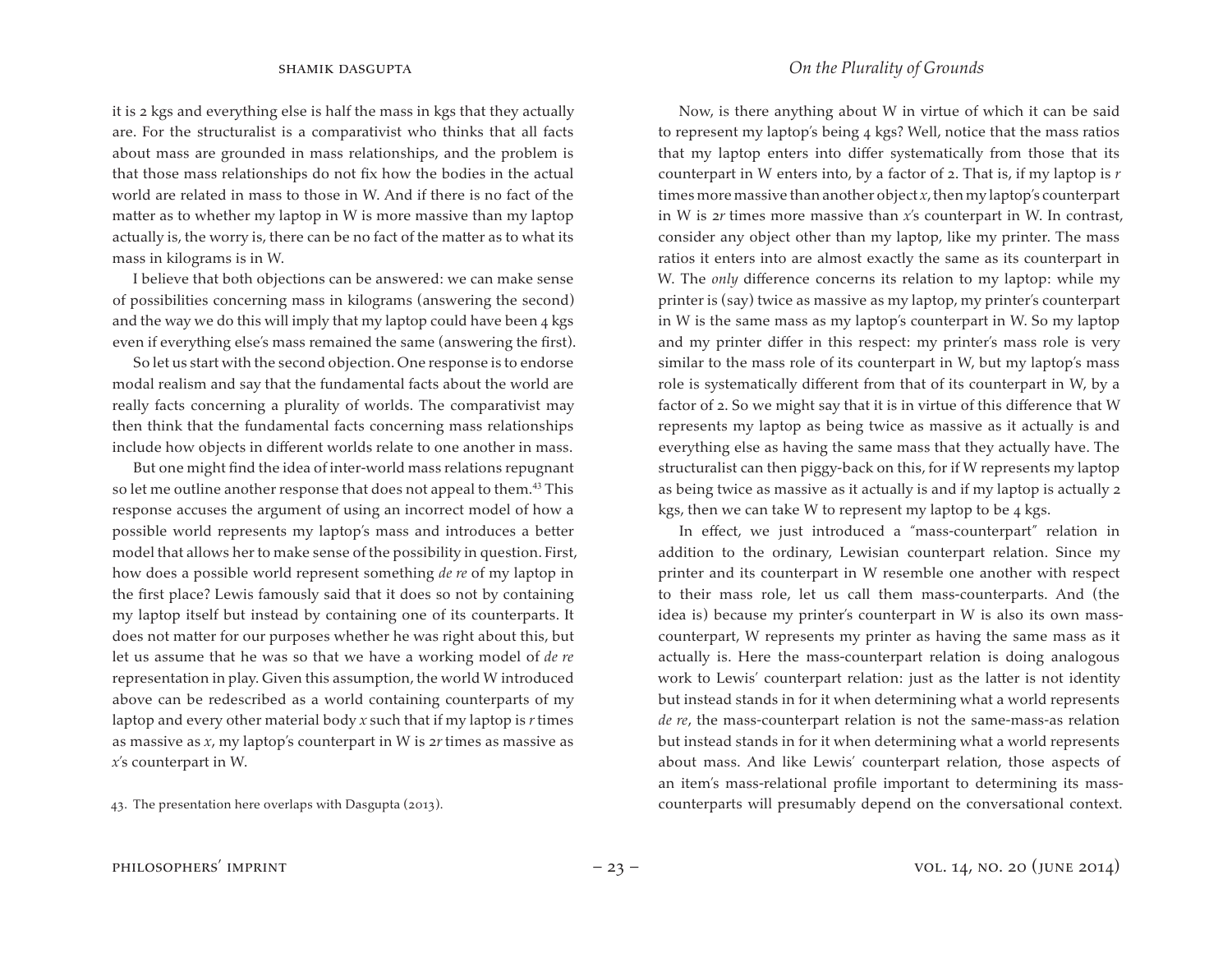With a bit of conversational coaxing we might engineer a lax enough context in which my laptop's counterpart in W is also its own masscounterpart; and relative to this mass-counterpart relation W will represent my laptop as being 2 kgs and everything else as having half the mass in kilograms that they actually have!<sup>44</sup>

Lewis' counterpart theory is often seen as a reduction of *de re* modality in terms of *de dicto* modality. We can similarly see the mass-counterpart theory just described as a reduction of modality concerning mass in kilograms in terms of modality concerning mass ratios. We can therefore distinguish between two senses of possibility: a fundamental sense that just concerns variations in mass ratios, and a looser sense that (also) concerns variations in mass in kilograms. So the structuralist should concede that in the fundamental sense of possibility, the objections under discussion are well taken. But she can say that there is a looser sense of possibility whereby possibilities concerning mass in kilograms are explained in terms of possible worlds concerning mass ratios in the above way. And so she can agree that (in many contexts) it is possible in this loose sense for my laptop to have been 4 kgs even while all other things have the same mass in kilograms that they actually have, thereby answering the two objections.<sup>45</sup>

- 44. I develop this mass-counterpart theory in more detail in Dasgupta (2013).
- 45. Earlier I assumed that grounds necessitate what they ground. Having distinguished these senses of possibility the question arises as to which notion of possibility makes this assumption true. Is it the fundamental sense or the reduced sense? And if the latter (context sensitive) notion, what are the relevant contexts? This is a deep question, but it is beyond the scope of the current paper so I will not try to settle it here. It suffices for current purposes to describe the sense of 'necessary' relevant to that assumption by pointing to paradigm examples of ground: that the occurrence of a conference is grounded in the actions of its participants, that the existence of a table is grounded (say) in the existence and arrangement of various particles, and so on. The relevant sense of necessity is then the sense in which those grounds intuitively necessitate what they ground. So it is the sense in which it is impossible for the participants to act like that and not be participating in a conference, and in which it is impossible for the particles to be arranged like that and there not be a table, and so on. So when I said that the qualitative goings-on in our solar system do not necessitate Obama's existence or that my laptop's

### **11 Pluralism and Symmetry**

I have argued that *if* the world is fundamentally qualitative *then* the individualistic facts are plurally grounded in the qualitative.I also argued that *if* mass if fundamentally relational *then* the kilogram facts are plurally grounded in those mass relations. Both claims are conditional so the arguments did not purport to show that there are actual cases of plural grounding. But they do suggest that the consequents of the conditionals are coherent and intelligible hypotheses that are worth taking seriously. So our view about the logical structure of ground should allow for them: we should be pluralists and think that the logical form of a claim about ground is irreducibly plural, *i. e*. that *they*  are grounded in *them*.

One consequence is that we need to take care when linking ground with fundamentality. Schaffer (2009) says that a fact is fundamental iff it has no ground. But this is problematic if one also thinks that the fundamental facts are (pictorially speaking) those that lie at the bottom of the "great chain of being", those that (as the metaphor goes) God had to determine when making the world. For if pluralism about ground is correct, then a fact may have no ground but be part of a plurality of facts with a ground. In this case, the fact would count as fundamental in Schaffer's sense, but is not something that God had to determine when making the world and so (in the relevant sense) does not lie at the bottom of the "great chain of being". If one wants to use the word 'fundamental' to track facts at the bottom of the great chain, one should say instead that a fact is fundamental iff it is not one of a plurality with a ground. So we should distinguish two senses of fundamentality: one (Schaffer's) tracks those facts without grounds, while the other tracks those facts at the bottom of the great chain. If pluralism about ground is correct, these two senses come apart.

being twice as massive as IPK does not necessitate its being 2 kgs, the claim was that they do not necessitate in *that* sense (whatever it is) — which seems true. As it happens, I believe that the notion of necessity in question may well be Fine's notion of necessity that applies to those truths that follow from the essences of things, but I leave further discussion of this point for another time. Thanks to Juhani Yli-Vakkuri for a helpful conversation on this point.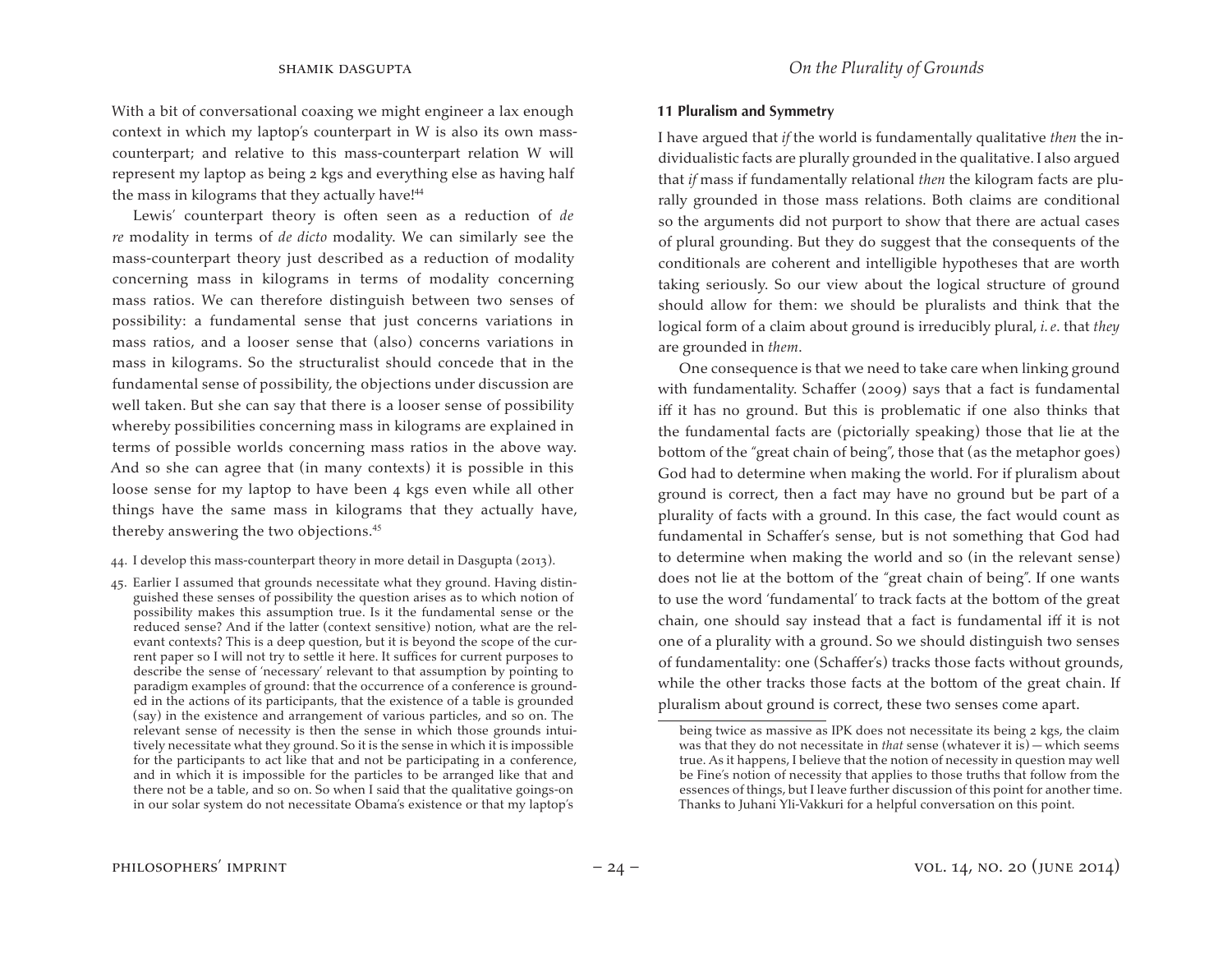Conflating these two senses can lead to mistakes. Indeed I suspect that the conflation lies behind much of the attraction of individualism. Suppose you think that the existence of a given individual is not grounded in further individualistic facts. And suppose you think (correctly, in my view) that it has no qualitative ground either. It follows that its existence is fundamental in Schaffer's sense. If you conflate the senses of fundamentality, you will then think that its existence lies at the bottom of the great chain of being, that it is something that God had to determine when making the world. So you will think that individualism is true. But this reasoning equivocated on these senses of fundamentality. For even if its existence is fundamental in Schaffer's sense and lacks a qualitative ground, it may nonetheless be one of a plurality of individualistic facts that together have a qualitative ground. If so, then its existence does not lie at the bottom of the great chain after all; *contra* individualism. (I also suspect that a similar mistake lies behind the attraction of absolutism.)

So an important project, I think, is to identify occurrences of this kind of mistake, as I tried to do earlier in the case of individuals and kilograms. Other mistakes can stem from failing to recognize that ground is irreducibly plural too. I will finish by identifying one. It involves a famous argument against qualitativism that turns out to be unsound if pluralism about ground is true. The first premise of the argument states that the "Max Black" world discussed in section 2 is possible, *i. e*. that it is possible for there to be just two spheres of iron located 2 miles apart which share all their qualitative properties (they are of exactly the same mass, color, shape, etc). The second premise is that the qualitativist cannot make sense of this possibility. I will argue that the second premise is false if pluralism about ground is true. $46$ 

To see this, start by asking how the second premise is to be justified. One question is whether the qualitativist has the resources to describe the *fundamental*, qualitative facts of a Max Black world. As we saw in section 2, some qualitativists appear to be unable to do this. For

example if the traditional bundle theorist's view is that the underlying qualitative facts *just* concern which intrinsic, qualitative properties are compresent, it is difficult to see how she can describe a situation in which there are *two* individuals with the same such properties. But (again as we saw in section 2) other qualitativists have no problem with this. For example, a qualitativist might think that the fundamental qualitative facts are existentially general facts that can be expressed in predicate logic with identity but without constants, in which case the Max Black world can be described as follows:

(∃x)(∃y)(Fx & Fy & ~x=y)

where 'F' expresses the qualities of each sphere.<sup>47</sup>

But still, even if the qualitativist can describe the fundamental facts of a Max Black world, one might justify the second premise by arguing that there is no way to ground the individualistic facts about the two spheres in those underlying qualitative facts. This is close what Adams had in mind when he wrote that

… the clearest way of proving the distinctness of two properties is usually to find a possible case in which one would be exemplified without the other. In order to establish the distinctness of thisnesses [*i. e*. individualistic properties] from all suchnesses [*i. e.* qualitative properties], therefore, one might try to exhibit possible cases in which two things would possess all the same suchnesses, but with different thisnesses.<sup>48</sup>

Label one of the spheres A and the other B. Put in terms of properties, Adams' observation is that A and B share their qualitative properties

<sup>46.</sup> This is not the only available response to the argument. See Hawley (2009) for a discussion of others.

<sup>47.</sup> Even those qualitativists such as myself, who do not wish to treat existentially general facts as fundamental, can find other qualitative facts sufficient to describe the fundamental nature of a Max Black world. I say more about this in Dasgupta (2009).

<sup>48.</sup> Adams (1979), p. 12.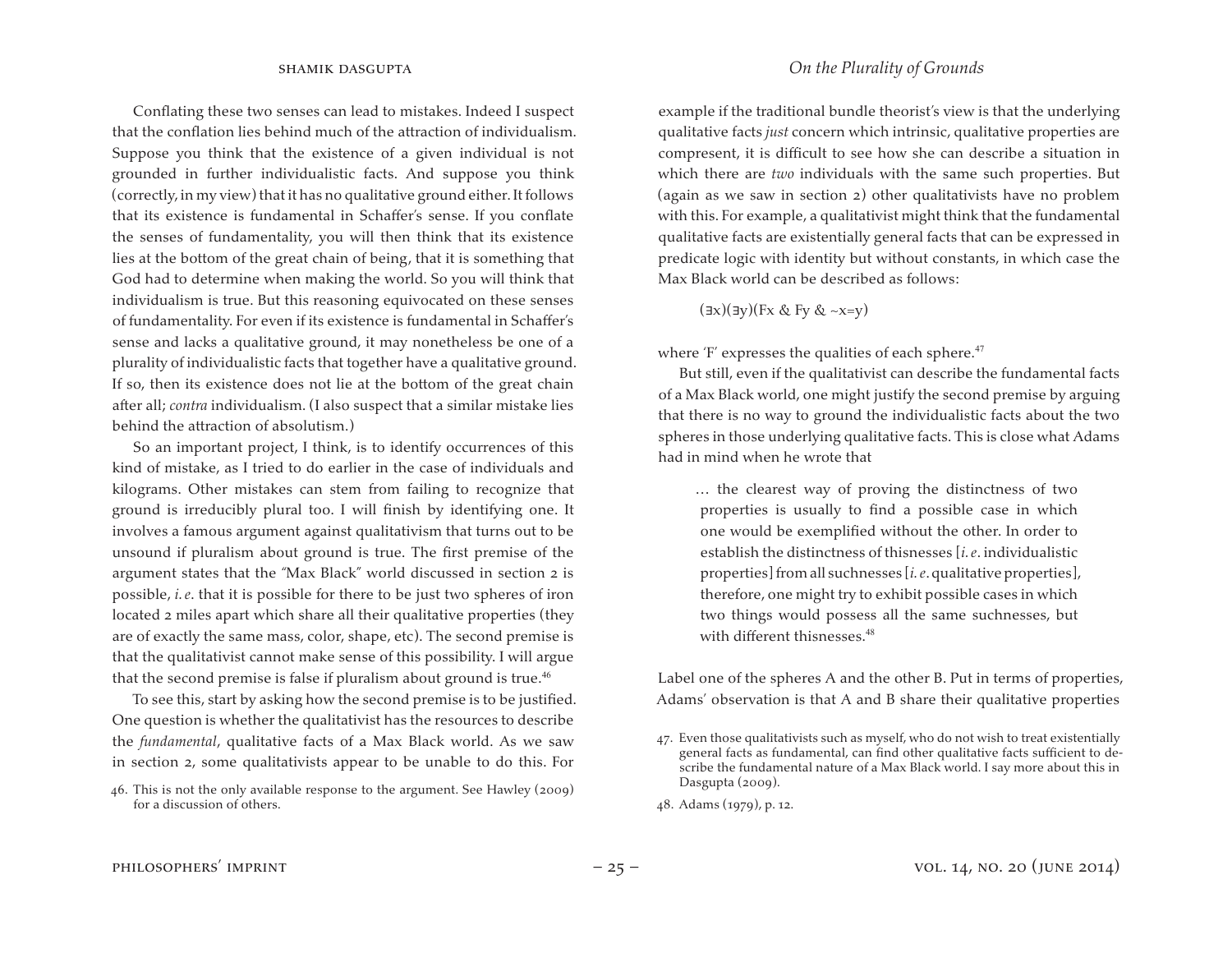and yet sphere A has the individualistic property of being identical to A while B does not. This suffices to show that the individualistic property *is distinct from* any of A's qualitative properties, which was Adams' aim. To argue that the individualistic property *is not grounded in*  any of A's qualitative properties, we just add the assumption that if a property P is grounded in property Q, then necessarily anything with Q also has P.

That is the argument put in terms of properties, but since we take ground to be a relation between facts let us reconstruct it in those terms. To this end, consider the fact that A exists and the fact that B exists. In what might each of these be grounded? Putting the possibility of plural grounding aside, there must be some fact about the distribution of qualitative properties that explains A's existence, and likewise for B. But, one would argue, the qualitative facts that explain A's existence must be different from those that explain B's. After all, if one asked what explains A's existence and got an answer, and then asked what explains B's existence and got the very same answer, one would naturally want to reply 'Wait a minute, that was what explained *A*'s existence; what then makes it the case that *B* exists?' Now, since both spheres have many qualitative properties, one could try saying that A's existence is explained by something's being iron and spherical, and that B's existence is explained by something's being black and hard. But this would be implausible: since A and B share all their qualitative properties, it would be a mystery why being black and hard explains B's existence but not A's. Therefore, the argument goes, nothing qualitative can plausibly be said to ground A's existence and not B's; and so A's existence has no qualitative ground. The argument is therefore slightly different than that which was run against the traditional Bundle Theory. In that case, the Bundle Theory *logically implied* that the spheres were identical, contrary to hypothesis. In this more general case there is no such implication; instead, the charge is now that there is no plausible explanation of their existence.

That is, I believe, the best defense of the second premise. How should qualitativists respond? Interestingly, they almost uniformly grant the second premise and instead deny the first. Thus, the literature is full of qualitativists bending over backwards to show that we may plausibly deny the possibility of a Max Black world. For example, Hacking (1975) argues that a Max Black world can be re-described as a world in which there is just one sphere situated in a non-Euclidean space so tightly curved that it is 2 miles from itself. And Hawthorne (published as [O'Leary-Hawthorne, 1995]) argues that individuals can be multiply located in space, so that the Max Black world can be re-described as a Euclidean world in which a single individual A is located 2 miles from itself. There appears to be an implicit assumption, then, that to block the argument the qualitativist must deny that Max Black worlds are possible.

But if pluralism about ground is true then this assumption is false. Even if we concede the possibility of Max Black worlds, the above argument for the second premise at best shows that neither A's existence nor B's existence has a qualitative ground on its own. But if pluralism is true then it remains open that the individualistic facts in the Max Black world — including A's existence and B's existence — are plurally grounded in the world's qualitative nature even though none of them have a qualitative ground on their own, just as the structuralist states. As a result, the qualitativist may concede the possibility of Max Black worlds and yet deny that they are problematic for her view. Qualitativists should welcome this result, for there are compelling arguments based on plausible assumptions that Max Black worlds are indeed possible (for example, Adams' argument from the possibility of two spheres that are *almost* qualitatively identical). A qualitativist who denies the possibility of Max Black worlds must therefore deny those plausible assumptions, but if pluralism is true there is no need for her to do so.

Of course, this is by no means a full defense of qualitativism since there are other arguments to contend with. Still, it is an example of a case in which recognizing the possibility of plural grounding has a significant, and perhaps surprising, impact on an issue in metaphysics.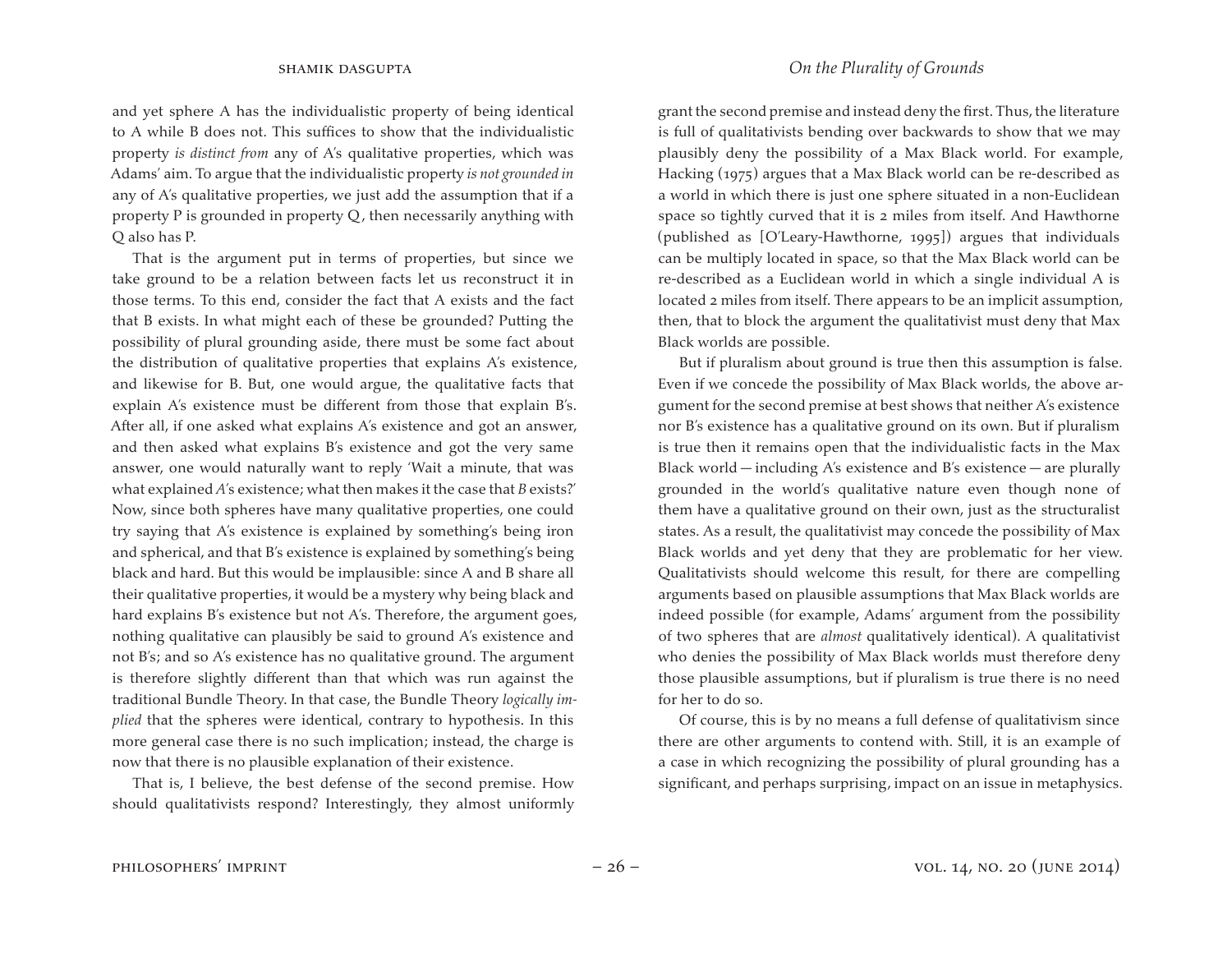Whether other issues are similarly affected is a question I leave for another time.

### **12 Conclusion**

The recent literature on ground has uniformly assumed what I call singularism, according to which the logical form of a claim of grounds is that *this* (a single fact) is grounded in *them*. I have argued that if certain assumptions about the fundamental nature of the world are granted, then it is plausible that certain collections of facts are grounded plurally in the world's underlying nature: *they* (the members of the collection) *are* grounded in *them* even though none of them admits of a ground of its own. Our view about the logical structure of ground should therefore allow for these hypotheses: we should think that ground is irreducibly plural. If this is right, then it is important that we ensure that our metaphysical theorizing about is not implictly infected with singularist assumptions.<sup>49</sup>

### **References**

- Adams, R. (1979). 'Primitive Thisness and Primitive Identity.' *The Journal of Philosophy*, **76**: 5–26.
- Armstrong, D. (1988). 'Are Quantities Relations? A Reply to Bigelow and Pargetter.' *Philosophical Studies*, **54**: 305–16.
- Correia, F. (2011). 'Grounding and Truth-Functions.' *Logique et Analyse*, **53**: 251–79.
- 49. The ideas in this paper were presented to my graduate seminar at Princeton in the fall of 2009, to the Paper Tigers group at Princeton in February 2010, to the 'Because II' seminar in Berlin in August 2010, to the Albritton Society at UCLA in December 2010, and to David Chalmers' seminar on structuralism in October 2012. Thanks to the participants of those events for their valuable feedback. Thanks also to Selim Berker, Daniel Berntson, Richard Chappell, Kit Fine, Vera Flocke, John Morrison, Elliot Paul, Laurie Paul, Jonathan Schaffer, Ted Sider, Jack Spencer, Michael Strevens, Brad Weslake, Bruno Whittle, Juhani Yli-Vakkuri, and three anonymous referees for their enlightening comments on earlier drafts of this material.
- Dasgupta, S. (2011). 'The Bare Necessities.' *Philosophical Perspectives*, **25**: 115–60.
- Dasgupta, S. (2013). 'Absolutism vs Comparativism About Quantity.' *Oxford Studies in Metaphysics: Volume 8*.
- Dasgupta, S. (forthcoming). 'Quality and Structure.' In E. Barnes (ed.), *Current Controversies in Metaphysics*. Routledge.
- Eddon, M.(2013). 'Fundamental Properties of Fundamental Properties.' *Oxford Studies in Metaphysics: Volume 8*, 78–104.
- Fine, K.(2001). 'The Question of Realism.' *Philosophers' Imprint*, **1**: 1–30.
- Fine, K. (2012). 'Guide to Ground.' In F. Correia & B. Schnieder (eds.), *Metaphysical Grounding: Understanding the Structure of Reality*, 37–80. Cambridge University Press.

Garrett, D. (1991). 'Spinoza's Necessitarianism.' In Y. Yovel (ed.), *God and Nature: Spinoza's Metaphysics*, 191–218. E.J. Brill.

- Hacking, I. (1975). 'The Identity of Indiscernibles.' *The Journal of Philosophy*, **72**: 249–56.
- Hawley, K. (2009). 'Identity and Indiscernibility.' *Mind*, **118**: 101–19.
- Hawthorne, J. & Sider, T. (2002). 'Locations.' *Philosophical Topics*, **30**: 53–76.
- Krantz, D.H., Luce, R.D., Suppes, P. & Tversky, A. (1971). *Foundations of Measurement Volume 1: Additive and Polynomial Representations*. San Diego: Academic Press.
- Kripke, S. (1972). *Naming and Necessity*. Oxford, UK: Blackwell.
- Ladyman, J. & Ross, D. (2007). *Every Thing Must Go: Metaphysics Naturalized*. Oxford, UK: Oxford University Press.
- Leuenberger, S. (2013). 'Grounding and Necessity.' *Inquiry*, 151–74.
- Lewis, D. (1986). *On the Plurality of Worlds*. Oxford, UK: Blackwell.
- Litland, J.E. (2013). 'On Some Counterexamples to the Transitivity of Grounding.' *Essays in Philosophy*, **14(1)**: 19–32.
- Mundy, B. (1987). 'The Metaphysics of Quantity.' *Philosophical Studies*, **51**: 29–54.

Dasgupta,S.(2009).'Individuals:AnEssay inRevisionaryMetaphysics.' *Philosophical Studies*, **145(1)**: 35–67.